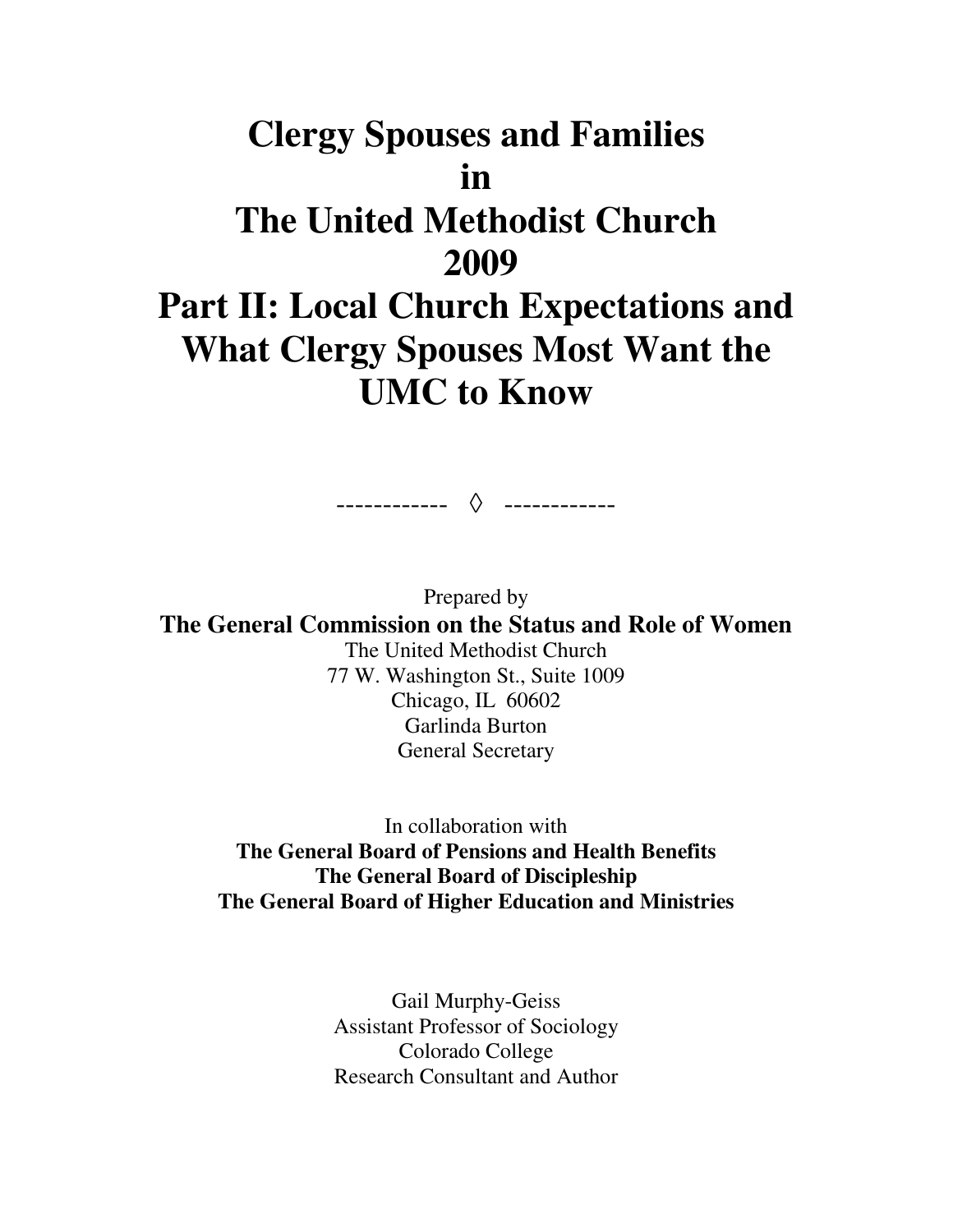Clergy spouse participants were invited to answer a number of open-ended questions.<sup>1</sup> While not all participants answered these questions, almost 1000 people did, and common topics were raised and voiced in notably similar ways. Two questions in particular seemed to generate the most interest:

- What expectations are placed on you as a clergy spouse in the local church?
- What do you most want the United Methodist Church to know about your experience as a clergy spouse?

Although there are some common themes that appeared across the two questions, the answers were distinct enough overall to warrant discussion of each separately. We will begin with the more specific of the two regarding expectations, and then move to the more general question, which resulted in more varied responses.

## LOCAL CHURCH EXPECTATIONS

Clergy spouses wrote about local church expectations in four basic groups according to the following measures:

- 1. excessive in quantity and/or unreasonable in nature;
- 2. significant more than of normal members but not unwarranted;
- 3. those of a normal member; or
- 4. none.

There were also a few miscellaneous themes that arose, unrelated to the above measures. That is, local churches also often expect that clergy spouses:

- 1. act as uncompensated assistants to the pastor; and/or
- 2. have certain specific personality characteristics.
- 3. And if the spouse is male, all usual expectations are suspended.

Let us take up each of these themes, one by one, looking at the participants' most common responses, as well as some of their more memorable comments.

## *Excessive Expectations*

 $\overline{a}$ 

Expectations were described as excessive by  $305^2$  of the respondents, making it the most commonly reported of the four measures. In most cases, clergy spouses referred to expectations as excessive in quantity, some saying simply "too many to name" or "Wow! Just about everything!" Some made reference to multiple churches, all of which expected the spouse to be present and active. Others made long lists of specific expectations, including the words "all" or "every" (often in capitals or bolded) to indicate their sense of the extreme, such as the following woman: "Sunday School teacher, music director, piano player, same Biblical knowledge as my spouse, leader in all fields, know my husband's schedule at all times, his thoughts, all the information on the sick, etc., etc., etc." Another said that she is expected to "be involved in EVERY program and be there

 $<sup>1</sup>$  See the Appendix for the exact questions asked in the full survey.</sup>

 $2$  Numbers of responses do not add up to the total number of participants who answered the openended questions, as several responses were coded under more than one category, especially if they described multiple churches or changes over time.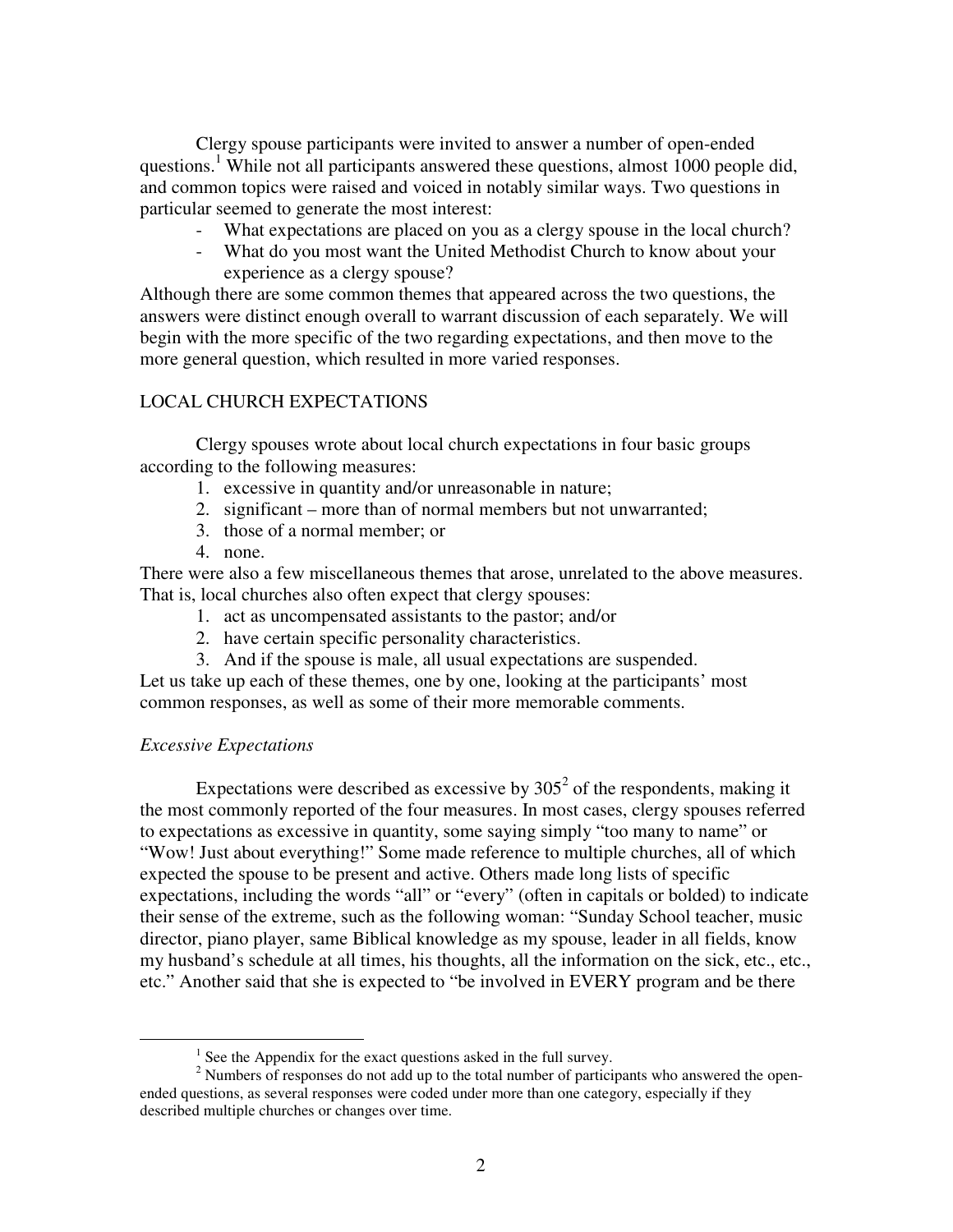EVERY time doors are unlocked" while another said "I will be present every time the doors are open or that I will open them if needed."

While often acknowledging the high quantity of expectations or the large amount of time they required, some respondents were more interested in the quality of the expectations, considering them unreasonable for some other reason. A number felt they were expected to participate in aspects of the church that they would not have chosen for themselves, or tasks that no one would choose to do. One respondent said, "Some expect me to be involved in a lot of things that do not work with my gifts, just because of who I am." Another wrote, "I am expected to do all things they are not willing to do, to be the fill-in teacher, janitor, cook – whatever."

Leadership was also a common expectation. One respondent wrote that he was expected "not only to participate in everything, but to organize and run everything." Another kind of leadership is through role modeling, as expressed by this respondent: "There is the expectation that my family will set the example for the church. We will participate in all activities, attend all events, lead groups/Bible studies, etc." There were quite a few who were expected to have special wisdom, saying they were "expected to be extremely knowledgeable about the Bible" or to "pray at UMW events because no one else seems to know how." Regarding the workings of the church, one respondent claimed to be expected to "know what is happening on all committees and activities" while another noted that she has been expected to "know people and their histories/stories very quickly without being told." One woman summarized it simply as, "I am supposed to have all the answers."

Some felt the weight of excessive expectations because of the imposition on their secular responsibilities. Regarding work, one participant said that, "One church told me I should not work. My place was in the church helping my husband." When one spouse cut back on her activities due to work and graduate school commitments, several members went to the SPRC to complain. In another situation, a spouse was unable to move the 90 miles with her husband to his new appointment because of her work. She said, "Therefore, we have a weekend marriage. We have been told by the church that I should quit my job and move there…but we could not make it without my salary."

Family time and responsibilities were also noted as interfering with excessive local church expectations. One person wrote, "Sometimes church functions take place when we're on vacation and still there is an expectation that we will be present." There were quite a few spouses who reported having special needs children who required extraordinary care, something churches didn't always understand. In such cases, some spouses reported that they were still expected to be present and visible at all functions. Another complaint was about the lack of childcare during church events, making it impossible for some to attend, though their absence was noted and criticized.

A common assertion was the expectation that a new spouse would do the same things and at the same level as a previous spouse, regardless of his/her own desires or needs. One woman wrote that "They have signed me up for the education committee in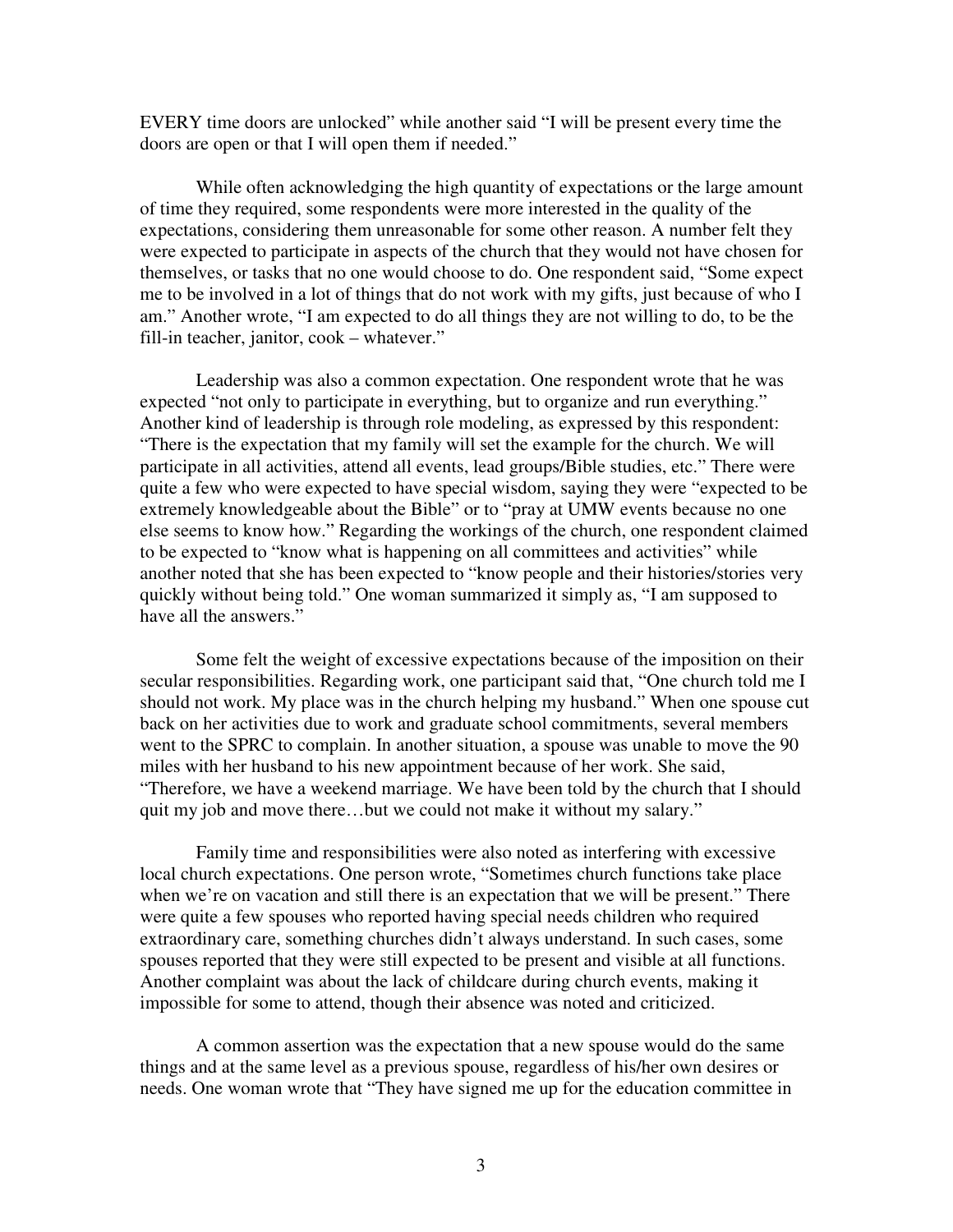both churches, because that's what the last pastor's wife did." Just as comparisons are made with previous pastors, spouses are compared as well. One woman said, "As I have gotten older, I can handle the occasional comment about how the other minister's wife did things and it doesn't bother me." In another case, a spouse tried to assert herself, saying she was not going to be like the previous pastor's wife, and was met with "a great deal of withdrawal."

Surprisingly, a few people noted their displeasure with the fact that they were expected specifically not to participate in leadership or to take a very limited role in the church, even when they wanted to do more. Others said they were "invisible" or felt unappreciated. One woman said, "It's mainly just to be there, but not to really contribute. I'm sure if I didn't show up at things, people would have something to say, but I don't feel needed or wanted in most cases."

How do clergy spouses react to such excessive demands? Some "resent the intrusion into our lives" while others accept them as traditional conventions that take time to change. One spouse said, "The congregation can bleed you dry, if you let them. They don't mean to; it's just expectations that have been handed down from one generation to the next!" In fact, a number of respondents noted that the older members tend to have the highest expectations, having grown up with clergy spouses who did not work outside the home and who were therefore available to take significant leadership in the church.

Finally, it is worth noting that many respondents recognized that expectations varied, not just member to member, but also from place to place. In particular, rural and smaller churches were noted as the ones with the highest expectations, as they simply have greater needs for more helping hands. Similarly, spouses of associate pastors claimed there were fewer expectations on them, partly related to the size of the congregation, but also due to the fact that it seems to be the spouse of the senior minister who is expected to take leadership and be more highly visible.

Probably the most passionate statement expressed many features of this category, and is worth recounting in full. What expectations are placed on you as a clergy spouse in the local church?

To be present at everything, always to smile and nod my head in agreement and never express an opinion different from the prevailing one, to have a spotless house and always be ready (with no notice) to invite in anyone from the church who wants to drop by unannounced (though it may be interrupting dinner or plans for which we are getting ready leave), to send out birthday and anniversary cards to everyone in the church, to get Christmas cards out to everyone in the church within a week of Thanksgiving, to accept broken appliances and inadequate electrical service at the parsonage because "It was good enough for the people who were here before you. You're going to be a complainer, I can tell"!

*Significant Expectations*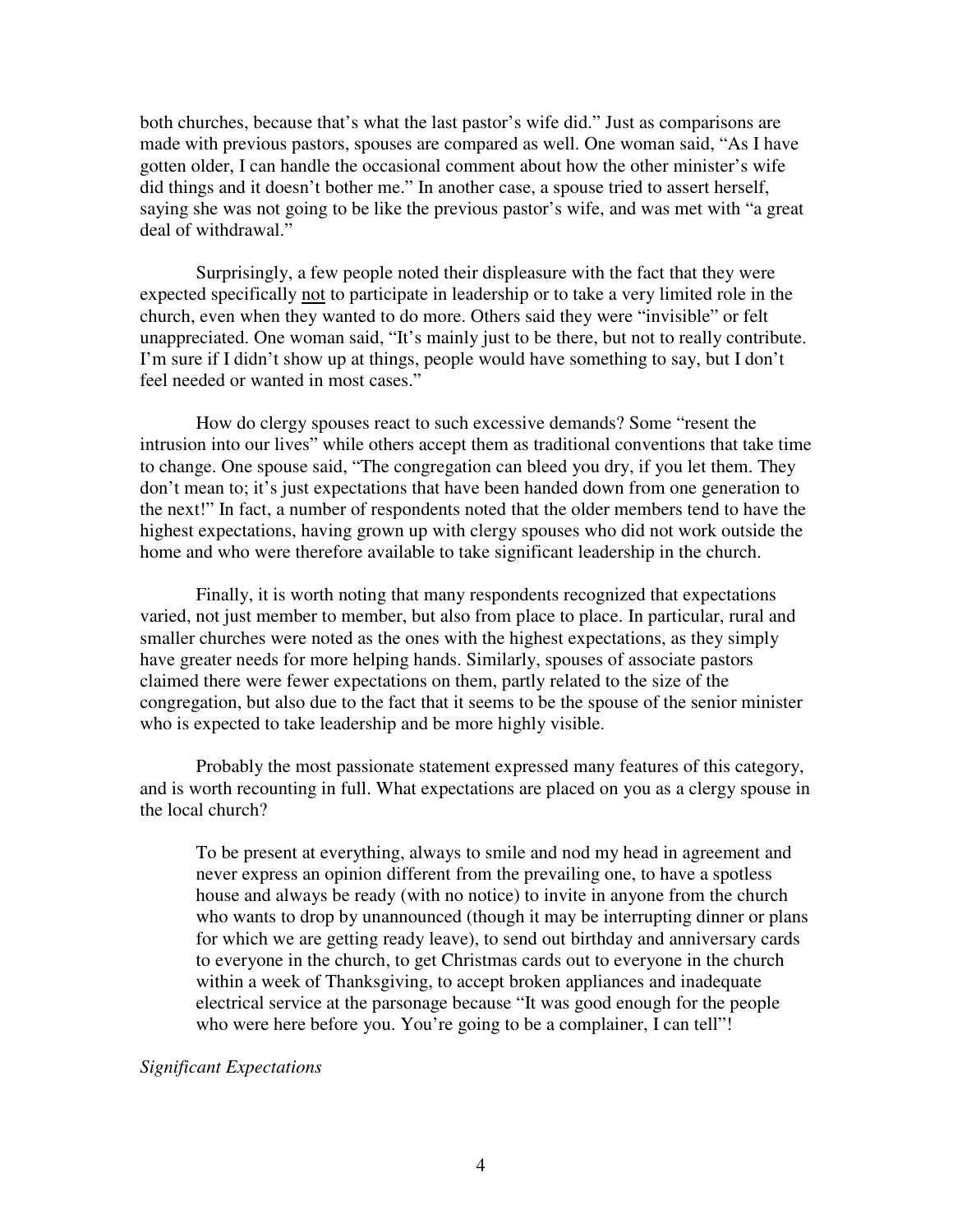Expectations were described as significant by 185 respondents, meaning more than those imposed on normal members, but not considered overwhelming or unreasonable, as in the previous section. These respondents were more likely to embrace the high demands, and not to be surprised by them. One comment that illustrates this theme well is, "Significant participation in most activities." Not only is the specific word "significant" present, noting that participation is greater than average, but also the word "most" indicates a separation from the previous theme of excessive, in which respondents talked about doing "everything" and participating in "all" church events.

These comments may best represent the traditional pastor's spouse (i.e. wife) as characterized by broad participation in the life of the church and community, visible support of her husband/pastor, paired with a willingness to take up leadership in appropriate ways (usually in music, education programs and women's ministries). Many of these respondents simply listed multiple ways they participate in their spouses' churches. Others wrote brief but seemingly comprehensive phrases like "participation and visibility" or "be involved and be a leader ASAP." That is, spouses do not have to take the time a regular member would to prove him/herself as a potential leader in a church. Their leadership abilities are assumed and their service is expected. This visibility extends to the larger community as well. For example, one spouse said that she attends most of the high school sporting events with her pastor husband – important events in many smaller communities where the pastor's presence (along with his/her spouse) is often noted and appreciated.

Some of these respondents referred to participation in multiple churches, but without resentment. One spouse said that she is "expected to attend each of the four churches in our charge at least once a month." Note that she does not attend all of them each week, but in some kind of rotation, so that she can be seen as a participant, even if in this case minimally at each one. Also, note that she refers to the charge as "ours." The ministry is a team effort from her perspective. One simply said, "I am an extension of the pastor. I am expected to be at church and to be active." Clearly the expectations on these spouses are significant, certainly more than on the average member (who would attend only one church in a charge, for example), but not considered a burden and something they manage with minimal effort, and/or enjoy.

Participation is often described by these respondents as involving leadership, but another common theme is that of helping more randomly, whenever and wherever needed. One respondent noted that "they want you to pitch in and help without taking over." Another plays the piano when the regular pianist is away, while another describes her role as "filling in as needed, such as organist, choir director, teacher."

A few of these respondents noted that they are asked to help because everyone knows they enjoy participating in the church. One man noted that like all volunteer organizations, "The more you do, the more that is expected." Still, when spouses are busy with work and family, these churches seem to understand. Unlike the previously discussed situations in which complaints were lodged with the SPRC or spouses were overtly told they should not work outside the home, these spouses feel supported in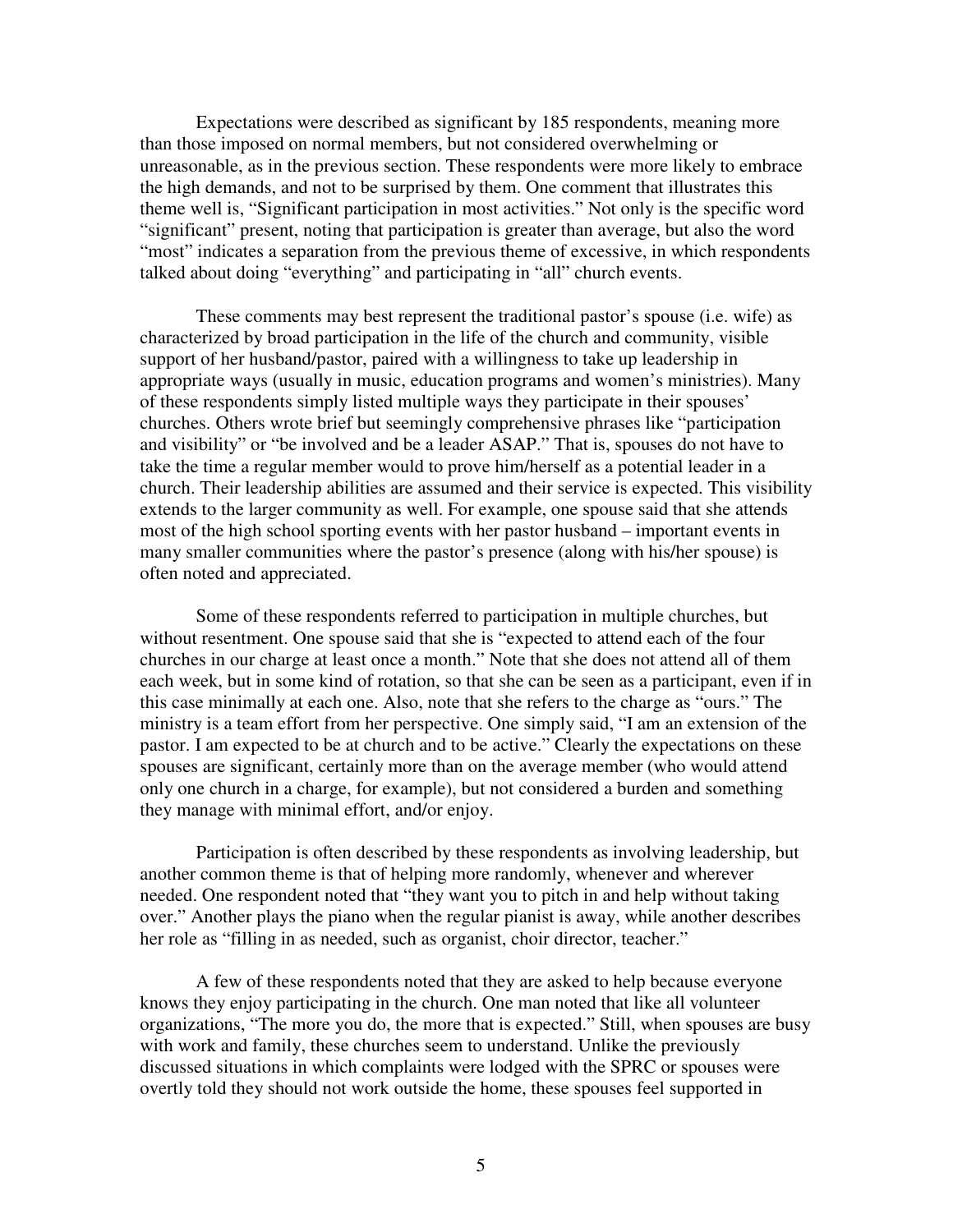whatever they are able to do. One respondent wrote, "The church would like to see me at most church functions, but I am in graduate school and not always able to attend. The congregation tells me they miss me and seem to understand my other obligations." Here, the expectations remain high, but absences are accepted and the spouse is therefore satisfied. Therefore, she doesn't experience the expectations as excessive and meets them to the extent that she can.

There were a number of comments from this group about facilitating the work of the pastor, not as the kind of partner noted above, but more in a back stage role. One respondent said she was expected "to be devoted to the church; to be willing to move where my husband is appointed." Another said it is her job "to make sure that all is well on the home front so my husband can be available to the church as much as possible." A third such respondent said she is expected to serve as "occasional liaison between pastor and auxiliaries for conveyance of information and reminders about issues." All of these are expectations well beyond those of the normal member, but accepted by the spouses.

This group also includes any who mentioned tithing or other forms of substantial financial support of the church. While normal members might officially be expected to tithe, in reality, few do, so tithing is for most members more an ideal than a realistic expectation. For that reason, those who said they were expected to tithe were coded here. One such response stated, "I am expected to support all programs and also contribute to the financial base of the church through tithing, offering, and special donations."

These respondents also mentioned aspects of family life that might be considered "significant," specifically their children's participation as fulfilling expectations and an acknowledgement of parsonage living as an agreeable arrangement. One respondent said, "Our children were great in taking part in activities of each church while they were home," implying that such participation was expected. Regarding parsonages, these participants said that at minimum, they were expected to live in the parsonage, and others noted that they were expected to maintain it for those who would follow.

I sum, these spouses see the local church's expectations as significant, and they often noted them quite specifically, but they tend to embrace them and sometimes even see their role as a kind of assistant to the pastor. Perhaps the quintessential quote that best represents these respondents is, "To be active and visible, which for me comes easy. I have not felt undue pressure."

## *Normal Member Expectations*

There were 251 respondents who claimed to be expected to do that which any normal member would be expected to do. Quite often, they referred specifically to "normal members" and other times they used similar words ("No more than any other parishioner" or "The same that are placed on any Christian"), and in other cases, they simply stated the expectations such that they sounded like the words of a normal member. In this section, normal membership was coded as including things like occasional and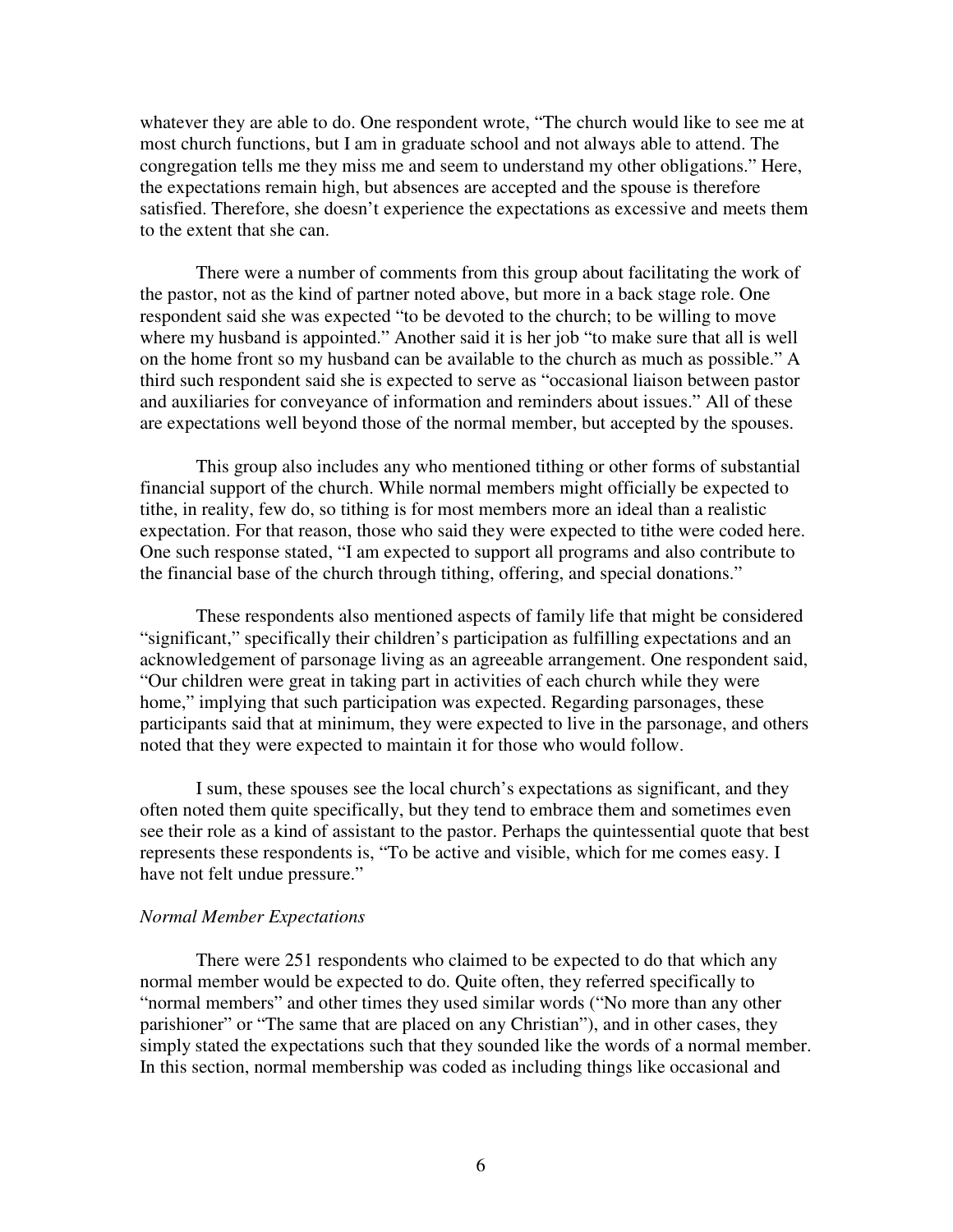regular church attendance, taking part in one or two church programs, and participation "in only those things God has called me to."

The membership vow of United Methodists commits members to "prayers, presence, gifts, service, and witness" (UMC, 2008), and those exact words were cited by one clergy spouse. More often though, some combination of attendance and participation were named. In fact, basic attendance seems to be the accepted minimum among those who have note any expectations at all. One respondent wrote, "To attend church (duh!)," as if attendance is really not optional. At the other end of the spectrum would be highly active members. In that regard, one clergy spouse said, "I have not felt any expectations placed on me. However, I am an active participant; if I wasn't active, I'm not sure how the church would respond." And in fact, most of these respondents appeared to be fairly active, with mere attendance being rare, attendance and participation more common, and often a short litany of activities, while emphasizing that they do only what they feel called to do, acting as any other church member.

Although there were a high number of respondents in this group, many are clear that setting and/or maintaining expectations at that of a normal member takes some effort and support of the pastor/spouse. For example, one respondent noted that in her husband's introduction to the SPRC, he has always told them that she is "not to be expected to do any more than any other member of the church who is living out their baptism." Another similar comment was that "My husband has made it clear at the beginning of each appointment that I'm not the one being hired and that I will be involved in what I think God is calling me to be involved in and not to place unrealistic expectations on me." Another described her limits this way: "I try to be a participating member of the congregation, not an assistant pastor." All of these comments point to the fact that expectations are often for greater involvement than that of a normal member, but spouses try to get churches to be more "realistic." Oddly, two respondents said that their spouses' churches find it acceptable for them to miss church when they are "sick and unable to attend." Are there places where this is not acceptable?

A number of the spouses in this category noted that they are balancing job and family commitments with their life as a clergy spouse, and that they appreciate that the churches seem to understand, and treat them as normal members. One respondent said, "Many of the women's functions (UMW) are planned during the week and since I work full time, I am not able to attend. Our congregation understands this." As above, this spouse refers to the congregation as "ours," but the thrust of the statement is about limited participation and understanding on the part of the parishioners. Another said, "I do not participate in any committees due to my commitments as a full time student and parent; the parishioners seem to understand this and accept me for who I am and what I am able to do, which is lead the youth group." Again, although emphasizing limited involvement in her husband's church, she is clearly a highly active "normal" member.

In sum, the expectations of a normal member are somewhat common, though must be specified by some spouses, and what clergy spouses consider a normal member is usually quite active, even if within the range of normal, yet still less than the long lists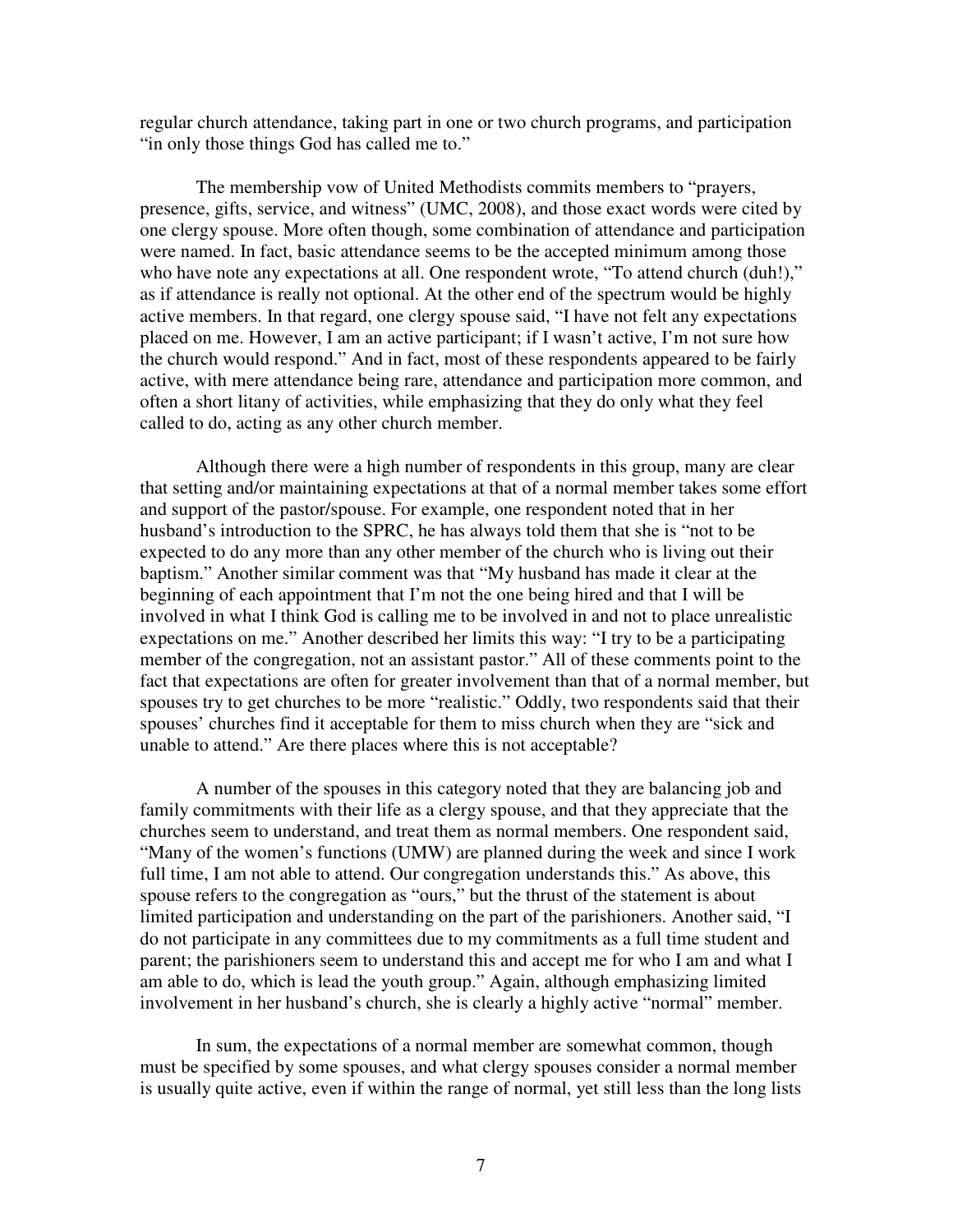of "significant" expectations. Most of these respondents said something like the following: "To be present in worship and active in some way in the life of the church" or "To be there. I am pretty active, so I don't hear of any unmet expectations." Indeed, there was only one respondent who said that she did not fulfill the minimum expectation, saying, "Attendance, though I do not attend." She attends another church where their daughter had previously become involved in the music program and didn't want to leave when her father underwent an appointment change. Hence, she does attend church, but elsewhere.

## *Few or No Expectations*

Just over a hundred (112) clergy spouses said there were few or no expectations placed on them by the local church, but responses varied widely. That is, "none" did not mean literally "none" in many cases. Many explained themselves further, showing that most spouses who reported no expectations are still very involved in their churches as normal members or more, and that a number have specific reasons for this designation of "none."

Quite a few respondents said they don't know if there are expectations, that they don't listen to them, or that they don't care about them. In these cases, there are likely to be expectations present, but the spouses effectively ignore them and pursue their own paths. Others actively refuse to accept expectations, saying, "None, I made it clear they were not hiring me," or "I 'train' my wife's churches to expect very little from me and they are very pleased when I am involved."

Some respondents noted unique circumstances which led to the absence of expectations. One such respondent implied that she had sensed expectations in her husband's previous appointments and that having no expectations at the current church was an "absolute first!" Another noted that the current church "doesn't like us and therefore no expectations are placed upon me." As noted in previous sections, expectations are fewer in larger churches and for spouses of assistant pastors, which was reported by these spouses as well. One respondent noted that they live an hour away from the church, "so very little is expected of me." Another said she is Roman Catholic and therefore makes "sure boundaries are set right away." A few people said that their demanding jobs or small children keep church expectations to a minimum, though more spouses in the "excessive" group complained about just the opposite: churches that were more likely not to take work and family concerns into account when setting expectations.

While many of these respondents wrote simply "none," others communicated a bit more, leading a reader to wonder if indeed there are no expectations, or if spouses deal with them in such a way as to make them inconsequential. In either case though, the result is the same: it's as if there were none. It is also notable that many of the spouses in this group are male, and that many churches were confused as to what to expect from the husband of a clergywoman, a special situation to which we now turn.

## *Gendered Expectations*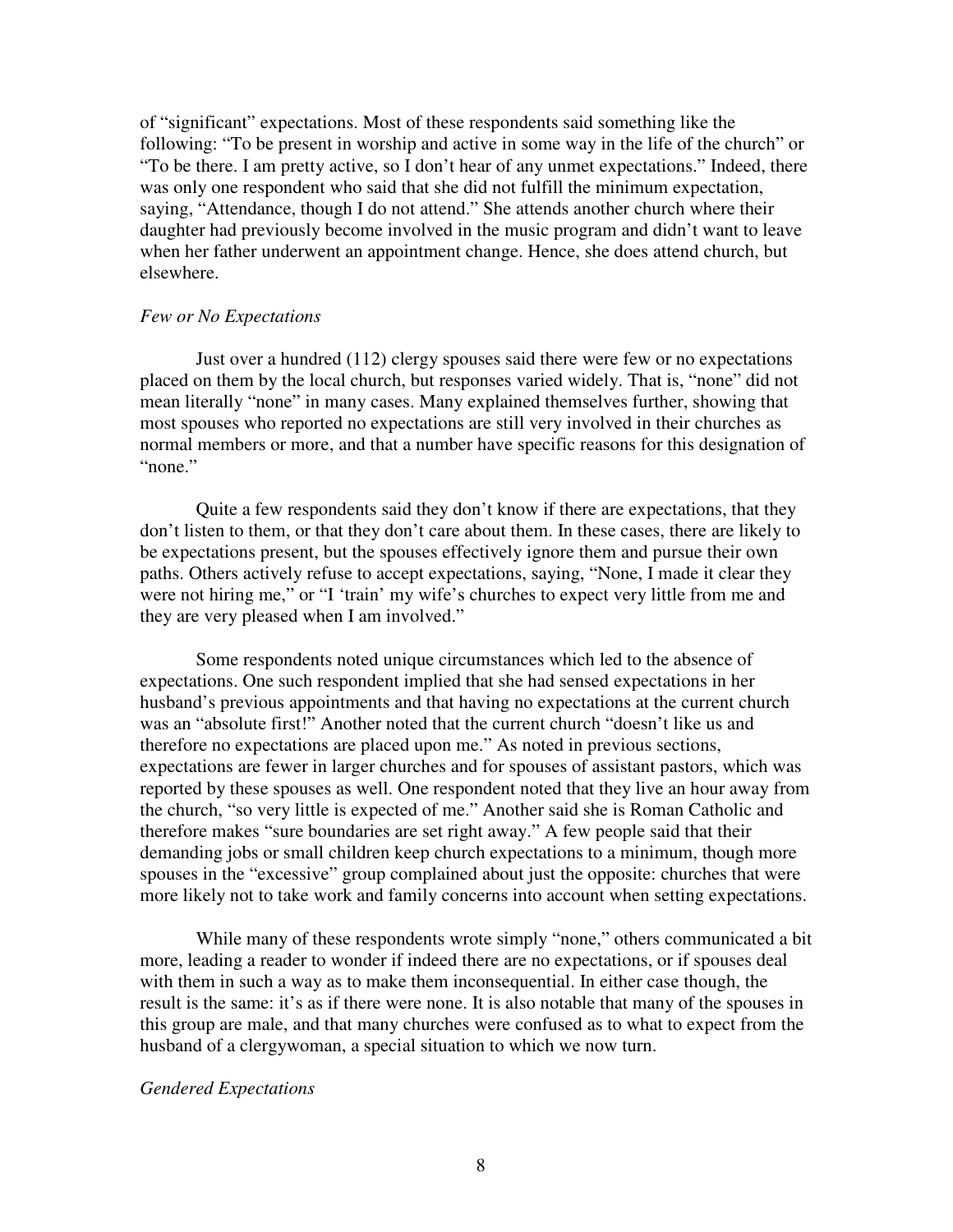Forty eight responses about expectations addressed the issue of gender, and almost half of them (23) were men reporting few or no expectations because local churches "were not sure what to make of a male spouse," allowing them to define their roles as they liked. One male spouse noted that because he is expected to do nothing, his clergy wife works a kind of second shift (Hochschild 1989), serving as clergyperson and as spouse. That is, "There are more expectations placed onto my wife, the clergy. Hostessing, open houses, making items for bazaars, cooking special pot lucks, providing bake sale items, and others, fall upon her and not me, so her work load increases."

A few men also mentioned awkward situations: one who is always introduced as a "male 'pastor's wife'" and another who has been introduced as the pastor, even though only his wife is clergy, reacting with, "It's weird, but we just moved here and are trying to allow them time to adjust." Yet another wrote, "I'm expected to live up to the same expectations that they place upon my wife. I even have been expected to be a 'stand in' for those congregants who are not comfortable with a female pastor." More painful than awkward, one woman spouse mentioned that her husband's church expects them to have children, but they are unable to. Thus, they have to deal not only with their own disappointment, but with that of the congregation as well.

Another common expectation was to do things appropriate to one's gender. For women, this meant not working outside the home, keeping a clean parsonage, raising well behaved children, as well as the instruction to "stay out of the pulpit and get back in the kitchen where I belonged." Women also reported being expected to participate or lead women's ministries, while the same was not reported by men. For men, gendered tasks included lawn care, snow removal, building maintenance and being the "Tech Guy" for worship.

Although both men and women were found in the all of the groups (excessive, significant, normal member, and none), it was only in the "none" cohort that gender was mentioned as the reason for the level of expectations. One representative respondent stated, "Being husband of a UM clergy woman is the best job in the church. The people want to love you and don't have expectations about roles you should fill." This sounds like a version of the phenomenon of the "glass escalator." Unlike women who confront a glass ceiling when working in traditionally male jobs, when men enter typically female professions (nursing, teaching, social work, etc.), they tend to be greeted warmly by female co-workers and quickly promoted to higher levels of management, thought more appropriate for their gender, regardless of their education or experience in the job (Williams 1992). In this case, male spouses of female clergy are entering a female dominated role, which comes with preferential treatment.

## *Personality Characteristics*

There were 83 references to personality-related characteristics – being, looking, or acting in certain ways. The two most common expectations were to be happy and also silent. Although the two didn't always appear together, they did for some, such as this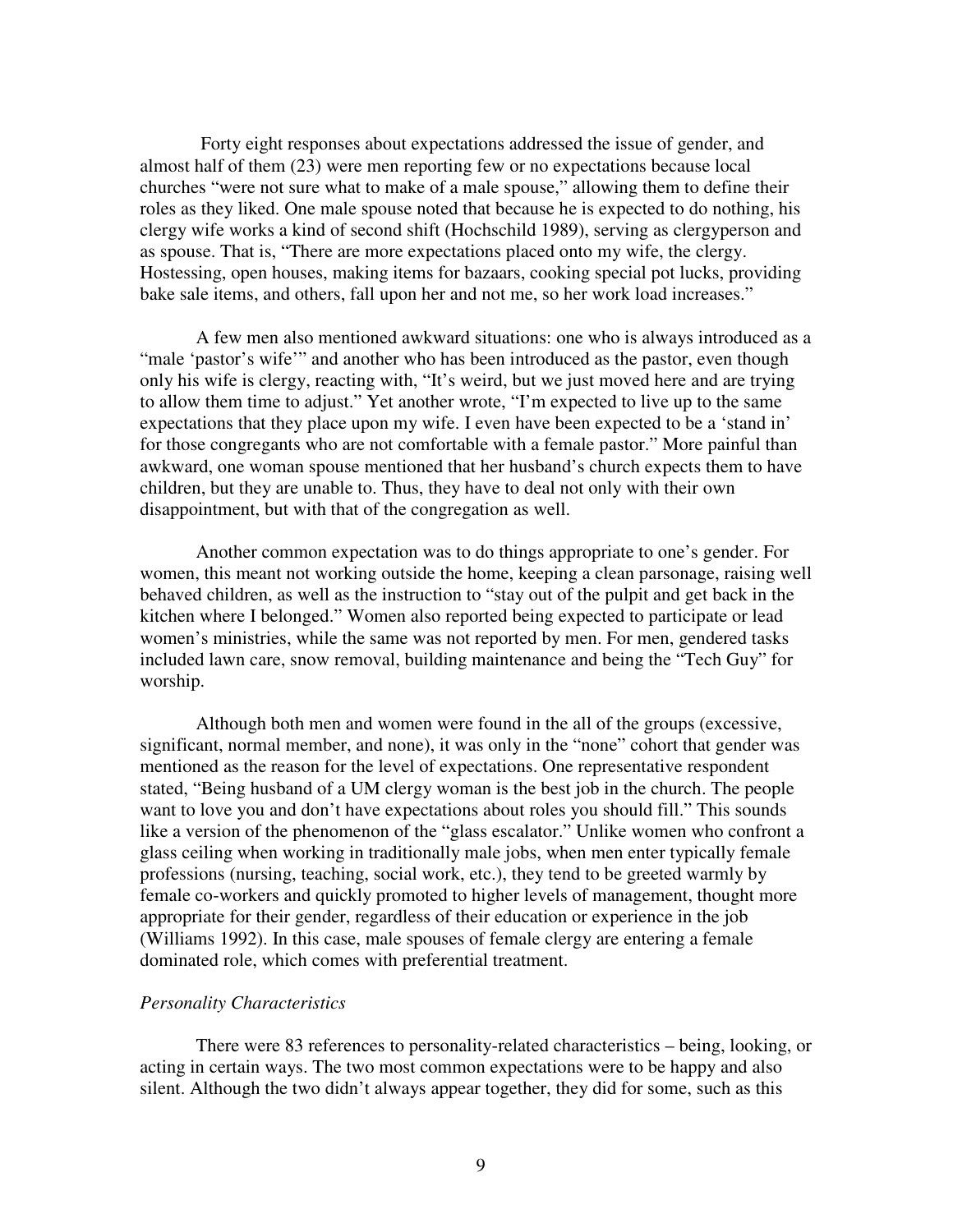respondent who wrote, "That I smile sweetly and sit on my hands" or another who said she is expected, "to smile and not say anything when your spouse is slain and criticized by members." Being cheerful and smiling were common themes, too many to recount them all, but all fairly similar in tone. Being silent took a few different forms, including keeping one's opinions to oneself, not to be bossy, not complaining, and this simple comment: "Shut up, shut up, shut up." In fact, that was the entirety of that spouse's answer to the question about expectations.

Second most common were the expectations to be friendly, especially to "always be nice even when church members are not," and various expectations about appearance. In regard to the latter, spouses said they were expected to dress in certain ways ("well, but not too well"), specifically told not dress in other ways, actually to "look perfect at all times," or in one case, not to be fat. In fact, a number of respondents said that they and/or their children were expected to be perfect. There were also comments about being "an upstanding Christian" or having "heightened spirituality."

Regarding all of these personality traits, some spouses thought these were reasonable expectations ("I'm expected to be kind and spiritual, which I do not consider unrealistic expectations for any Christian."), but most seemed to be offended by the mostly negative judgments. There isn't one single representative comment for this group, but one respondent shared the following about the transition to being a clergy spouse:

> Behavior conformity…Once the "Rev." was put in front of my spouse's name, the way we were treated and the expectations placed upon me as the spouse changed. I resent that because I am the same person I was before (as is my spouse), but the change from others was tangible and sometimes hurt. My personality does not gel with that and so I bristle at times.

## *Spouse's Supporter and Partner*

 A number (112) of these clergy spouses reported that the people of the local churches expect them to at minimum, be supportive of their clergy partners, and at most, be a full partner in ministry with him/her. One said, "To be involved 100%, to act as an associate pastor." A few wrote about supportive work done in the background or mainly at home, so as to facilitate the pastor's work, as for this respondent who said, "Very little other than supporting my wife so she can keep the crazy hours, unpredictable schedule, weekend work, etc." The majority though, consider their work as a more active partner. Without referring to the specific title of associate pastor, one respondent pretty much described that very job, saying, "I am expected to be at every church event. I am expected to be on all hospital and visitation calls with my spouse. I am expected to know the answers to all questions. I am expected to be a spiritual leader."

 Some spouses were happy about the role as a partnership, but most who voiced their feelings were not. One spouse described her contentment as follows: "They see me as a true partner with my husband and expect that I can do anything and are easy to request counseling as well as help in the kitchen and everything in between. They feel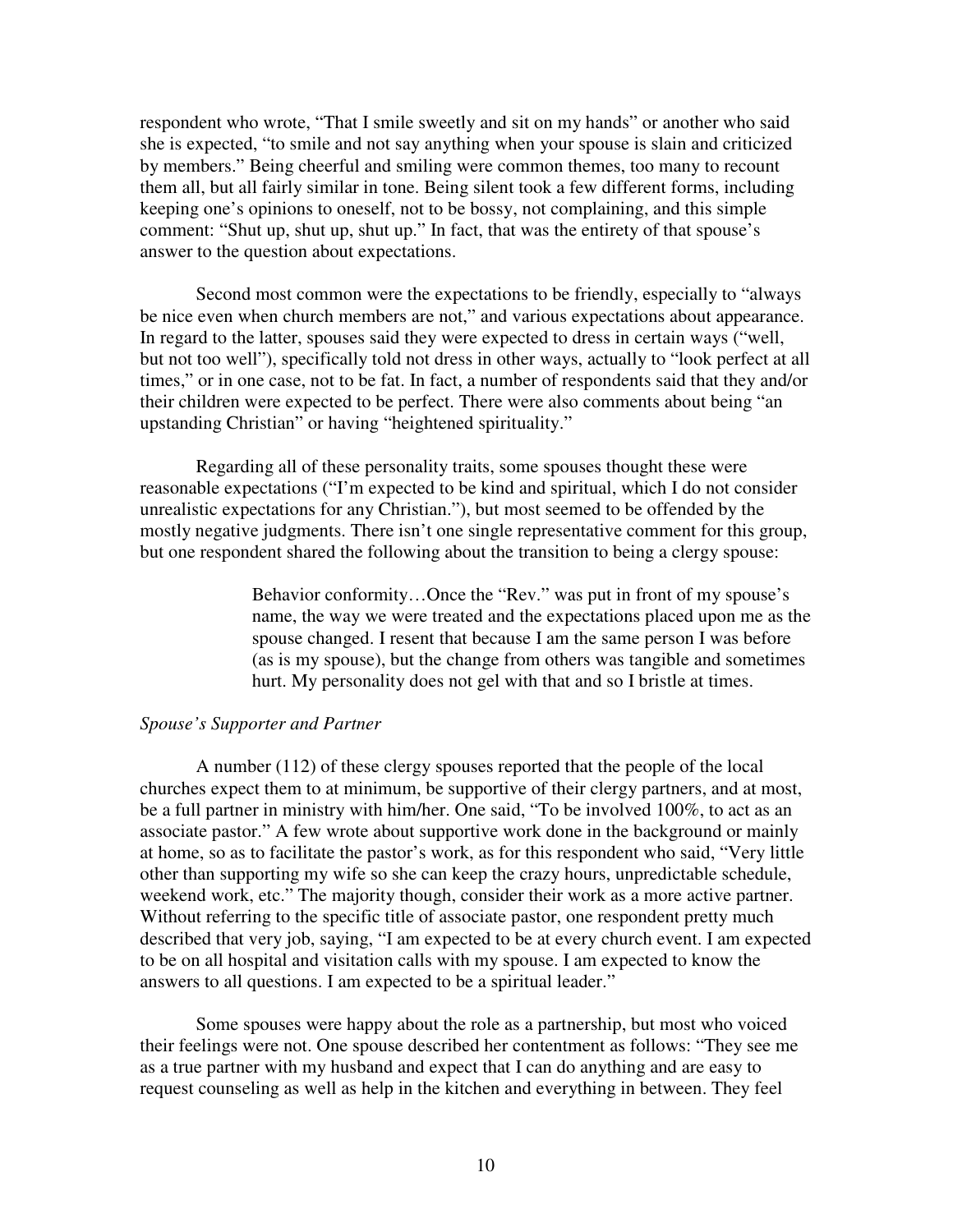very honored and I feel very privileged." Another said, "My husband and I work together and we like it that way. We firmly believe that our church has grown because of that." One unique contribution was described this way: "Although this is not an expectation of the church, I'm the ghost writer for my husband's sermons. I enjoy it and he doesn't  $$ although he presents them well on Sunday mornings." More often though, spouses reported resentment, some at being unpaid, but otherwise, simply feeling unappreciated. Respondents wrote about being considered "2 for the price of 1" or "just part of the package." Another wrote, "Most church people think they have hired the entire family."

More on the phenomenon of clergy spouse as half of a "two-person single career" (Papanek 1973) will be discussed in the next section where the clergy spouses highlighted what they most want the UMC to know about their experiences, but noting the churches' expectations around a kind of partnership warrants mention here as well. Without any judgment about whether or not such expectations are desirable, the following comment is reasonably representative of those in this category: "Be a partner to the pastor. We are considered a team and share many responsibilities. The churches believe they got two leaders for the price of one."

## WHAT YOU MOST WANT THE UMC TO KNOW

 Clergy spouses' comments about what they most want the UMC to know fell into four basic categories: positive, mixed, negative, and other. Regarding the positive comments, the main theme was that respondents loved their situations and wouldn't change a thing. The mixed comments were about the partnership aspect of the role, which is judged by some to be great, and others to be unrealistic or outdated. Another mixed set of comments were related to the fact that the "job" is demanding, again considered by some to be a welcome challenge, and by others, seen as an aspect that is unappreciated and therefore disappointing. The negative comments were focused on one of three larger themes: 1. loneliness, 2. bad treatment in the local church or from the hierarchy, directed at the clergy spouse respondent or their clergy partners, and 3. aspects of UM ministry, specifically moving and appointment making, parsonage living, the heavy time commitment, and low pay. Finally, a number of comments did not fit into those three categories, and will be discussed as "other." Although there is no single overarching theme linking the comments in this last group, gender arose as one fairly common concern, along with a number of other somewhat unique concerns that merit mention, even if just briefly.

## *Positive Comments*

 The satisfaction and unabashed joy that 256 spouses expressed in this section was palpable, even in a written survey. There is little to say in explanation of their comments because their message is simple and clear: they are thrilled to be married to clergy, feel blessed, some mention their own call, and a few even put a positive spin on the more difficult aspects of the role, such as itinerancy. In their own words, the following represent some of their most positive sentiments: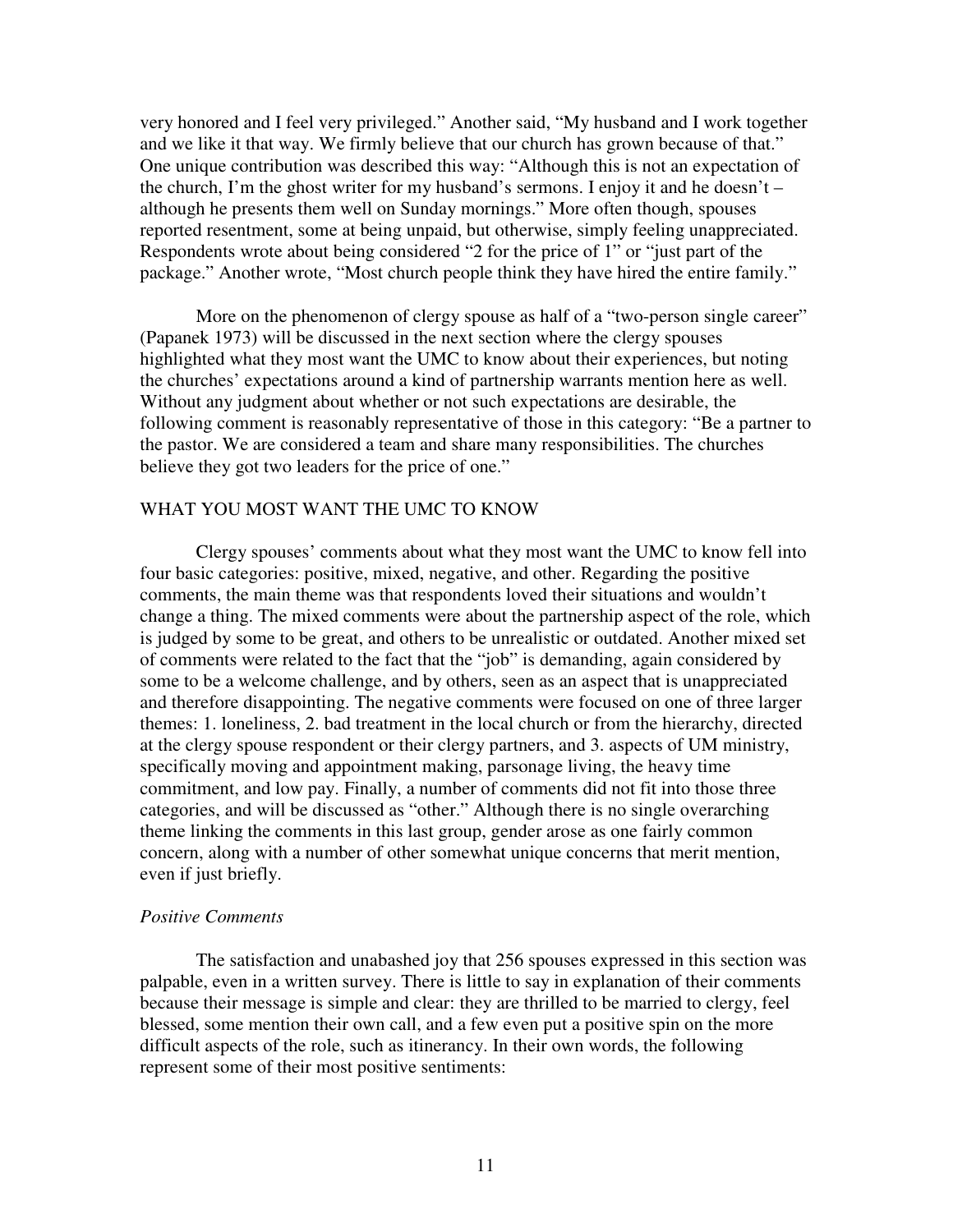I consider it an honor to serve God in this capacity, one I never dared hope to have. I am thrilled to be the spouse of a clergy person. I feel like I've landed in a pot of jam.

I am very fortunate to have shared the last 54 years with my favorite pastor. We have been supported in the local church and have always felt loved.

I have had a great experience as a clergy spouse. My husband is ordained, I am a lay person, but our calling to ministry came as a mutual experience.

I have been called to be a clergy spouse. I think it is essential that all spouses are called. I feel truly blessed to be a clergy spouse!

I love being a pastor's wife. It was my childhood dream come true and a prayer answered by God. I love working side by side with my husband...This is the best, happiest and most rewarding life a girl could ever have! This is my calling.

It has been a good life. We didn't get rich, but we lived richly.

That my life is as rich as it gets for someone whose passions are the UMC, Africa, community-based health care, and writing. I have a loving spouse also dedicated to mission service…I give God thanks everyday for the abundance that has been given to me as I serve so many who have so little materially and yet offer me so much of themselves.

I appreciate my wife's call and the life we have because of it. I appreciate the opportunity to support my wife and her work physically, emotionally, and financially.

I am privileged to share in my wife's call to ministry. Her call has been a blessing to me and has occasioned growth in my own faith and devotion to the Lord Jesus Christ.

I am grateful for the opportunity. Living through the appointment system can be a little intense, but just another reminder that God is in control of our futures.

I get tired of hearing other spouses complain so much about "expectations" and my husband's job. I love being a clergy spouse and feel called to do God's work.

## *Mixed Comments*

The uncompensated but highly demanding position in which a wife serves as a kind of professional assistant to her husband was first conceptualized as part of a "two-person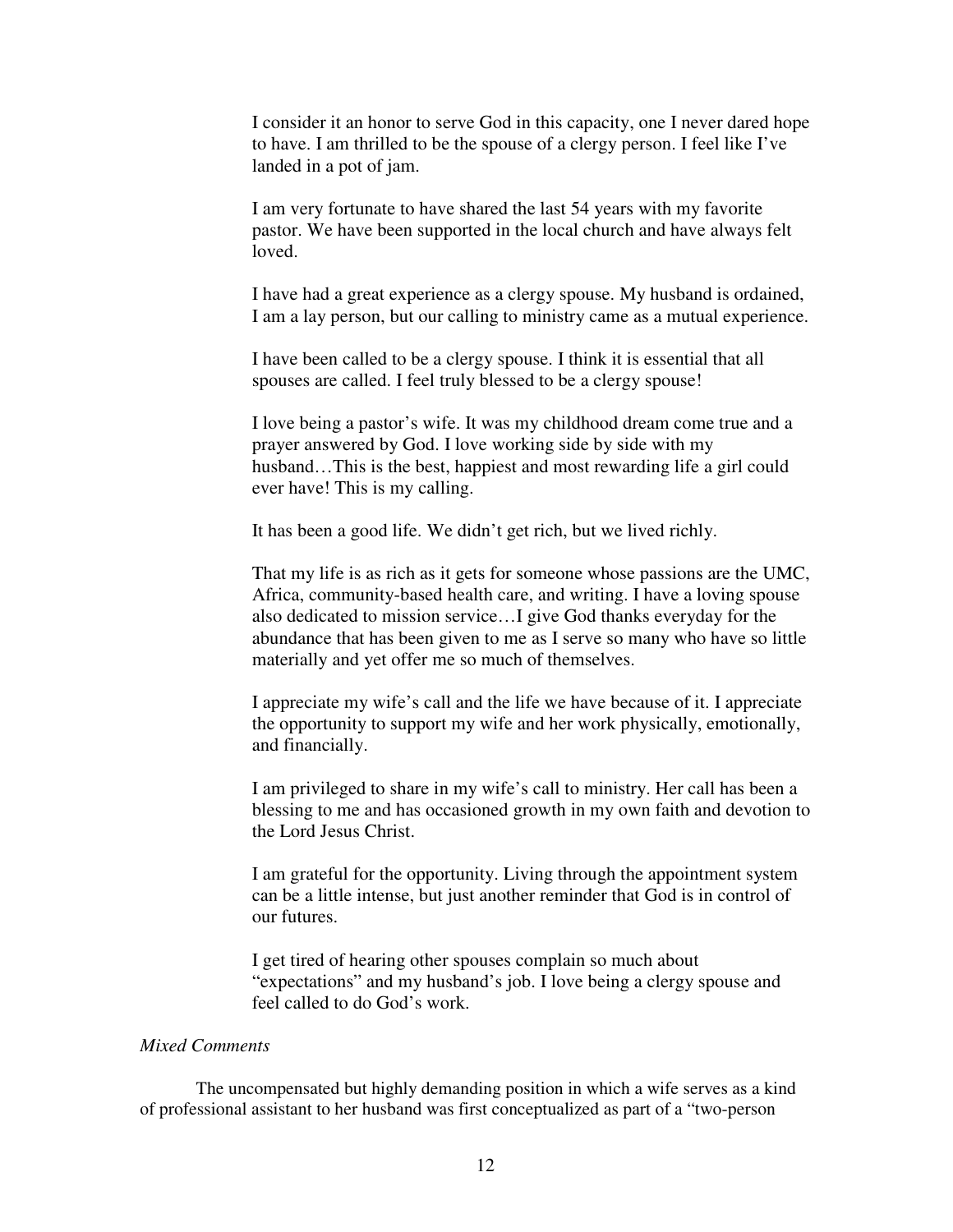single career" by Papanek (1973). This model may have been more prevalent in the past, but it remains common in some careers today, most visibly among heads of state and other high level politicians, military officers, and Protestant clergy. In virtually all of the literature, the model has been gendered, focusing on male employees and their wives. The few times male spouses are mentioned, it is simply to note that they are different, and therefore not expected to participate in their wives careers as unpaid assistants in the same way. Taylor and Hartley (1975) wrote specifically about it's applicability to ministry, citing pertinent characteristics of the model in regard to clergy and their spouses, such as the male-dominated nature of the job, and that the spouses' contributions are not formally acknowledged, but are widely expected, such that one's failure to participate as such may jeopardize the pastor's career. Over its relatively short history, the Protestant ministry has been a "two-person single career," and based on these clergy spouses' comments, that is still the case. Some embrace it, as in the comments cited above, calling their ministry a "team effort," while others reject it, but the model persists. Here are a few comments from those who hope the model is changing:

> I am not for free. I have my own job and responsibilities. They did not hire me – they only get what I have time for and am willing to give. They already have my husband.

> I did not receive a call – my spouse received the call. I support my spouse but I should not be expected to be a second pastor and I will not be a second pastor…Sometimes even the conference appears to think that clergy spouses received a call – they need to get out of the 1950s. Churches need to be told – you get one pastor, who just happens to have a spouse.

Why should the spouse be expected to be very involved? I am not the assistant pastor. I work full-time, and at our current church, do not find most of the women's groups of interest…I am not willing to go to meetings just because I'm the pastor's wife.

Nine respondents specifically noted that they attended church elsewhere, or would like to. One woman said, "I have considered attending a different church in the community but am afraid of the repercussions for my husband." Perhaps this is the most obvious way to avoid the two-person career role, but that is not the only motivation. One said she needed to detach from her husband's church to protect herself, trying to avoid being hurt when there are conflicts in the church. Another said it was a defense against bonding with people and then being forced to move away and disconnect. That way, if a future appointment was fairly close by, she might be able to keep her church, even if her husband had to change his. At least one was a member of another denomination, and one simply said, "Not all clergy spouses are believers."

Clearly there are large differences of opinion about the expectation that the ministry is a two-person single career. Some seek it, others accept it, and some avoid it, while others strongly reject it. That it was overtly referred to by 100 clergy spouses as the one main thing they wanted the UMC to know means that it is still present in the churches, and in some places, even at the conference level, but there were also plenty of comments that indicated that things are changing. In particular, those who found it problematic often also referred to work outside the home or other obligations, making such a role impossible. Removing retirees from the analysis, 86% of these spouses work outside the home (both part and full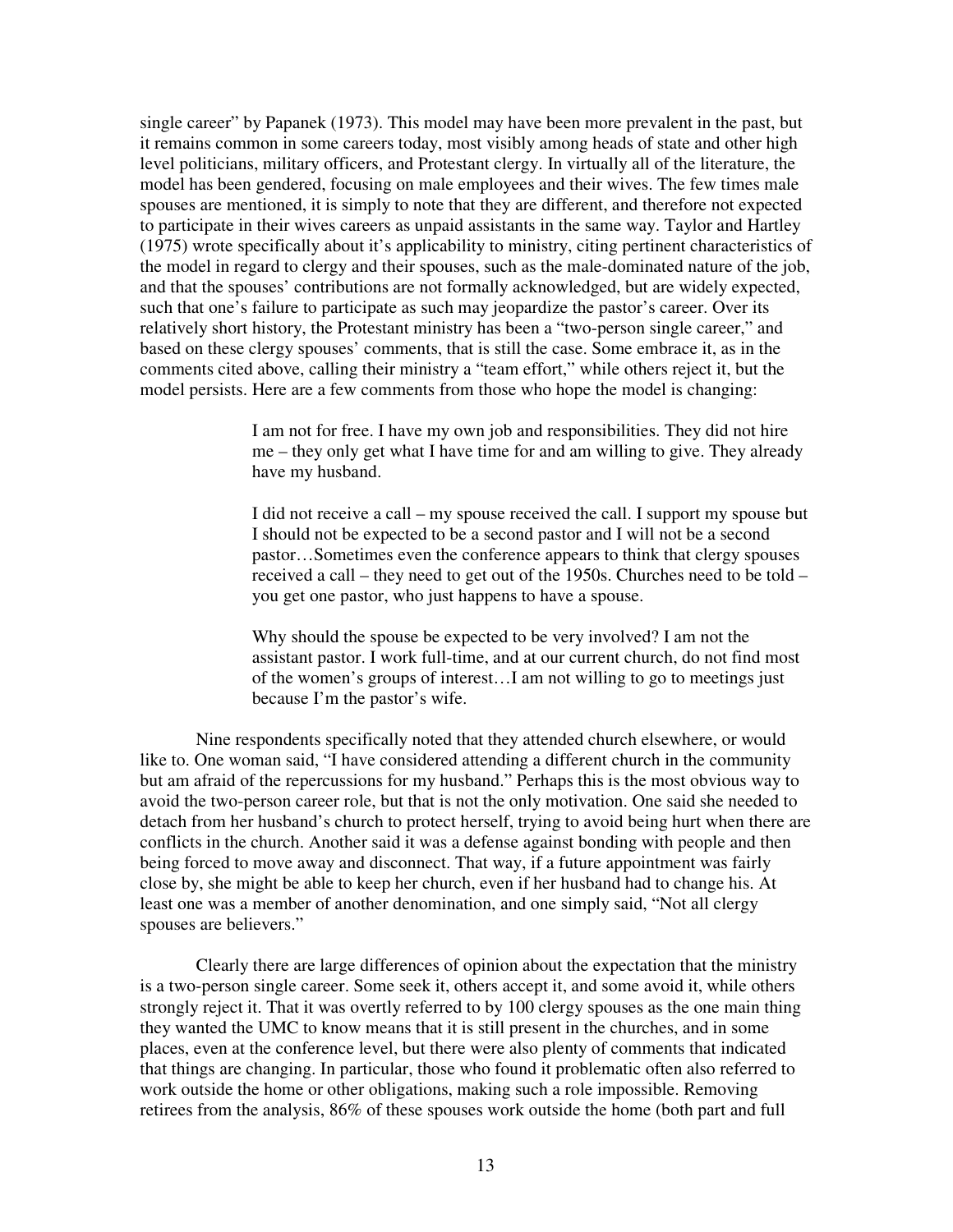time), whereas the number of dual worker married couples in the United States is only  $53\%$ (U.S. Census 2007), which means that clergy and their spouses are more likely to be juggling two jobs than other Americans. In other words, it is a wonder that the ministry as two person single career remains as an ideal at all. Social change is slow though, and we may now be seeing just the tip of the iceberg. While some clergy spouses are likely to continue to enjoy the more demanding role of partner in ministry, that model is also likely to become increasingly uncommon, and therefore less and less expected by church members.

Some clergy spouses made comments about other ways the United Methodist Church seems outdated to them, and in need of renewal. Very often, these comments were linked to itinerancy, saying that they found it difficult to find new jobs every time their spouse gets moved. Others complained about gender issues, like the lack of inclusive language or an inability to deal with male spouses, or a mix of the two. One spouse said:

> The number of male clergy spouses in the UMC increases every year but still we are ignored. Many long-time participants in clergy spouse organizations still use language like "ladies" or "wives" and hold teas. At events I have attended in the past, I have had older women ignore me or even tell me I am in the wrong place. Times are a-changing. It's time we were made to feel welcome.

Another issue related to gender and changing times was raised by this man, married to a clergywoman:

> Being the husband of clergy is probably more difficult than being the wife. In almost all cases, the husband is supporting the family with his income when compared to the clergy, but the church expects me to drop everything when my wife has to visit a sick person or attend a meeting. Gone are the days where the spouse is female, plays the organ, teaches Sunday School, and heads up the UMW. The church needs to react to the different times.

A few mentioned the lack of family time as another outdated concept, noting that one day off a week is inadequate today, and in particular, that fathers now want to be more engaged with their children, necessitating new models for being pastors that allow for more active parenting.

 Finally, there were mixed comments about the fact that the role of clergy spouse is demanding, and while some enjoyed this challenge, others felt they were doing a lot, but that it went unnoticed and/or unappreciated. From the rest of their comments, many of these respondents sounded like they were dutifully fulfilling the traditional two-person single career role, but perhaps in places where this was no longer expected, so therefore it wasn't appreciated. A less specific "type" of clergy spouse shared this more general comment that would apply to most in this group: "Though often treated as invisible, we are not. The sacrifices we and our children have made are real and have made the UMC's appointment system possible. Appreciating, not ignoring, is in order. Thank you for offering this opportunity to share my concerns. It's the first time anyone has ever asked."

## *Negative Comments*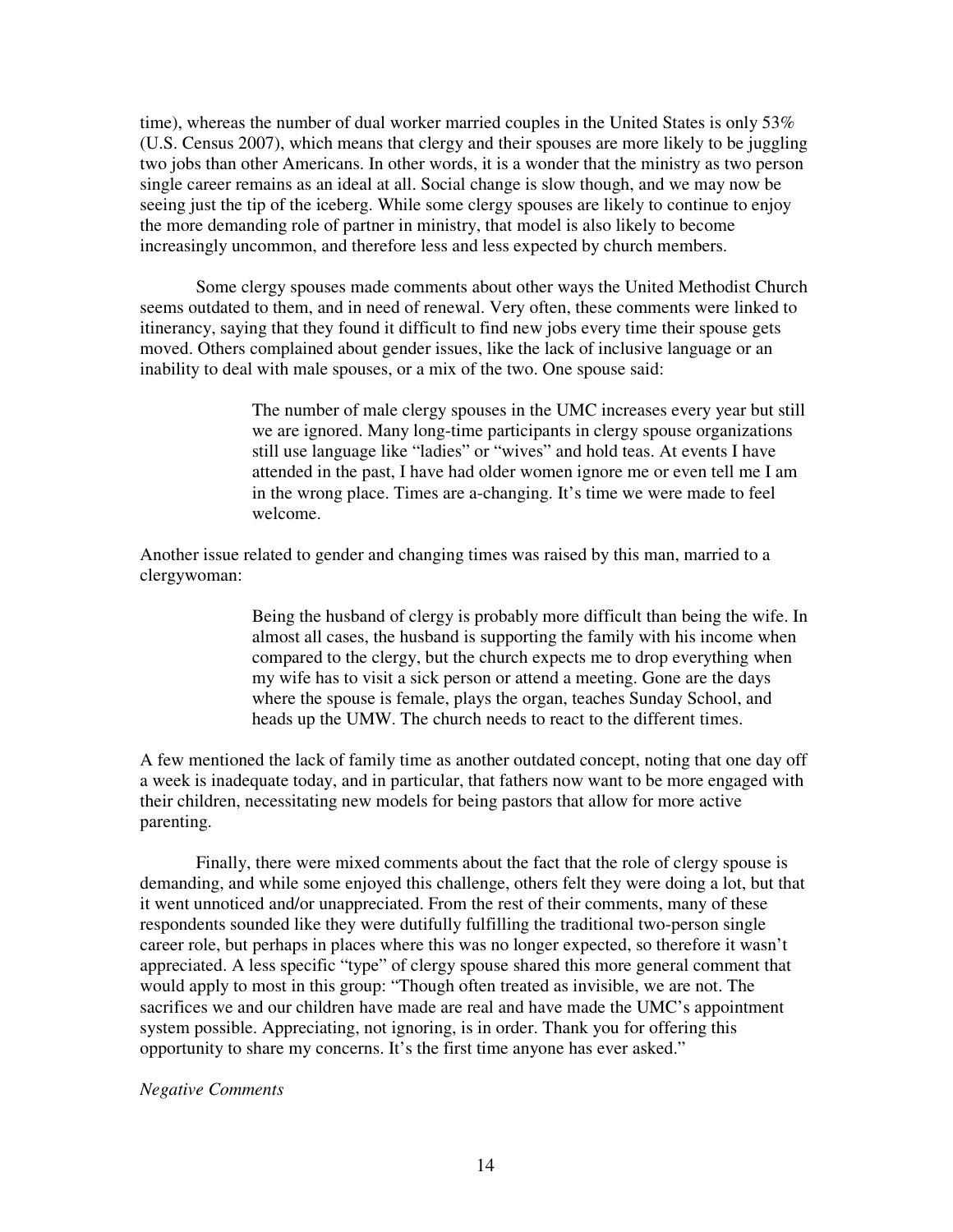About half of those who answered the question about what they most wanted the UMC to know focused on or mentioned something negative. As noted above, these can be divided into three categories: 1. loneliness, 2. bad treatment of themselves and/or their spouses, 3. issues related to UM ministry, specifically itinerancy, parsonage problems, heavy time demands on clergy, and financial struggles due to low clergy salaries.

**Loneliness** was the single most common complaint, often voiced by spouses who were otherwise happy. Others were severely lonely, and are looking forward to their spouse's retirement or are considering a divorce. The loneliness was related to a number of circumstances. First, many respondents felt they had few close friends, either because they themselves kept church members at arm's length, or the church members felt awkward as a friend of the pastor's spouse. Some referred to the challenge of forging deep friendships in small, rural communities, in which everyone has lived since birth, and they know you are just passing through. Moving, in fact, was a large reason for loneliness. Some respondents said that they are lonely after leaving friends behind, while other say they intentionally limit friendships because they assume they will be moving eventually. Others noted that they have been moved away from family members who they miss seeing on a regular basis, and a few mentioned that they are now living separately from their spouses because of appointment changes that are too far from the clergy spouse's job or avoiding the disruption of moving children while in high school or too frequently. One spouse said that although married, she actually felt like a single person, "alone and forgotten"

 Another problem was that a number of spouses wished to have a pastor, as they couldn't accept their spouse in that role. Along with that, they felt limited in their ability to pursue their own spiritual growth because of the demands of the churches. One woman recounted how much she missed going to Sunday School, no longer possible in her husband's two-point charge, where she is expected to attend both services of worship. This lack of pastoral connection and spiritual growth makes for a solitary kind of religious life, even while in the midst of a congregation. Along with missing a pastor, others felt they would like to go to a counselor to have someone to talk with about their personal problems, but that if found out, the spouse and/or his/her clergy partner would be stigmatized, so counseling services are avoided.

 Another commonly mentioned reason for loneliness was the ubiquitous absence of the clergy partner. Spouses wrote about frequent nights and holidays spent alone, sometimes due to incessant meetings, but other times due to parishioner emergencies that arise. One woman said, "I never ask my husband to choose between his family and the church, because I know that the church would always win." Another said, "You are expected to even give up your precious vacation time to everyone…It is all about the parishioners. I would never do this if I had the chance to do it over." Another particularly powerful respondent said, "How lonely it is being the mistress to the pastor who has the church for his wife.

While one respondent reported that she was abused by her husband and felt she had no place to turn, this was the exception. Most spouses reported excellent relationships with their clergy partners, and a desire to be supportive and make sacrifices as needed, but also knew well the loneliness that comes from feeling like a second-class citizen in one's spouse's life, while also feeling disconnected from family and friends, and unable to seek out professional help. While some spouses called for clergy spouse support groups or retreats at which they could talk to others who uniquely understand their situation, others did not want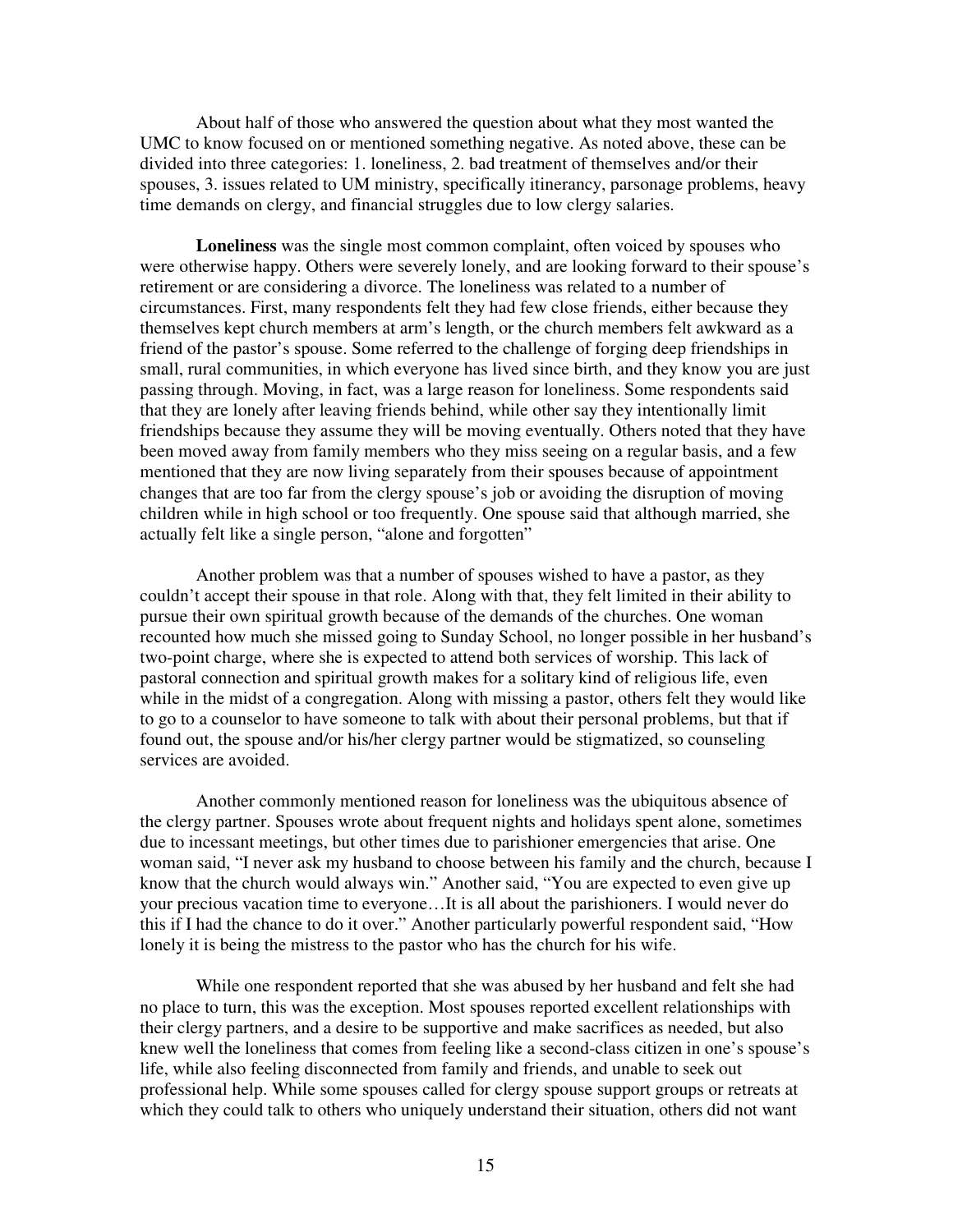such services. Some said they were employed full-time and therefore have little free time, while others said that when they have attended such events in the past, they felt they were narrowly focused on the traditional stay-at-home clergy wife, and provided little support for working spouses, male spouses, and the like. It is impossible to create a one-size-fits-all kind of support program for clergy spouses, but that support is widely desired is indisputable.

 Respondents reported receiving **bad treatment**, primarily from parishioners, but occasionally from the church hierarchy as well. They also described the pain they feel when bad treatment is directed at their clergy partners, especially because they feel there is so little they can do in response. Not all respondents provided much detail about this kind of treatment, saying they were "treated as dirt by our conference" or "bishops were uncaring and had only their own interest at the center of their actions." This particularly terse statement summarized more than a few others: "The UMC does not give a damn about its pastors, nor does it care about their health or spiritual needs."

 Regarding bad treatment directed at the responding spouse, many were related to the fact that they felt ignored in discussions about moves or complaints about badly maintained parsonages, and so on. These topics will be taken up later when talking about issues related to ministry. There were others though, connected to being a clergy spouse and relating to people in the churches, calling them "small minded," "cold hearted, selfish and mean spirited," and "nasty, negative, power-hungry sad individuals." More specifically, one spouse said, "Some folks in the church are truly cruel…One member in a previous church would say things like, 'Oh, the garden was so much nicer when Harriet was here!'" Another said, "My experience as a clergy spouse has turned me against the church and church members. Once we can retire, I hope to NEVER be involved with dysfunctional or any churches or annual conferences ever again. I believe if Jesus Christ came here himself, that churches would drive him and his ideas away."

 About the same number (49 reported bad treatment of self and 46 reported bad treatment of their clergy partner) of respondents raised the issue of harm to their clergy partner, which hurt them by association. One woman said, "Even though I don't feel expectations placed upon me, I am keenly aware of all the expectations placed upon my clergy husband. Sometimes I have to 'step in front' of the church." Another wrote, "I worry about my husband and his health when it comes to the day to day activities and disruptiveness of a family church. That kind of church can tear a person down and make them question their faith." One longer comment well expresses the emotional angst that can be caused by parishioner:

> I have been hurt many times by members of my church family. You begin to feel like you can't really trust or let your guard down to anyone in the church. It is very hard to hear negative comments from church members about my spouse when I know that he is working so hard and doing the best that he can. The gossip can be brutal. Sometimes during worship I realize that instead of focusing on the message and feeling connected to God, I am consumed with worry about what others are thinking of my husband as he preaches. I find that I am bracing myself and praying that each statement he says will not offend or make someone angry. I feel like we are walking on eggshells all of the time.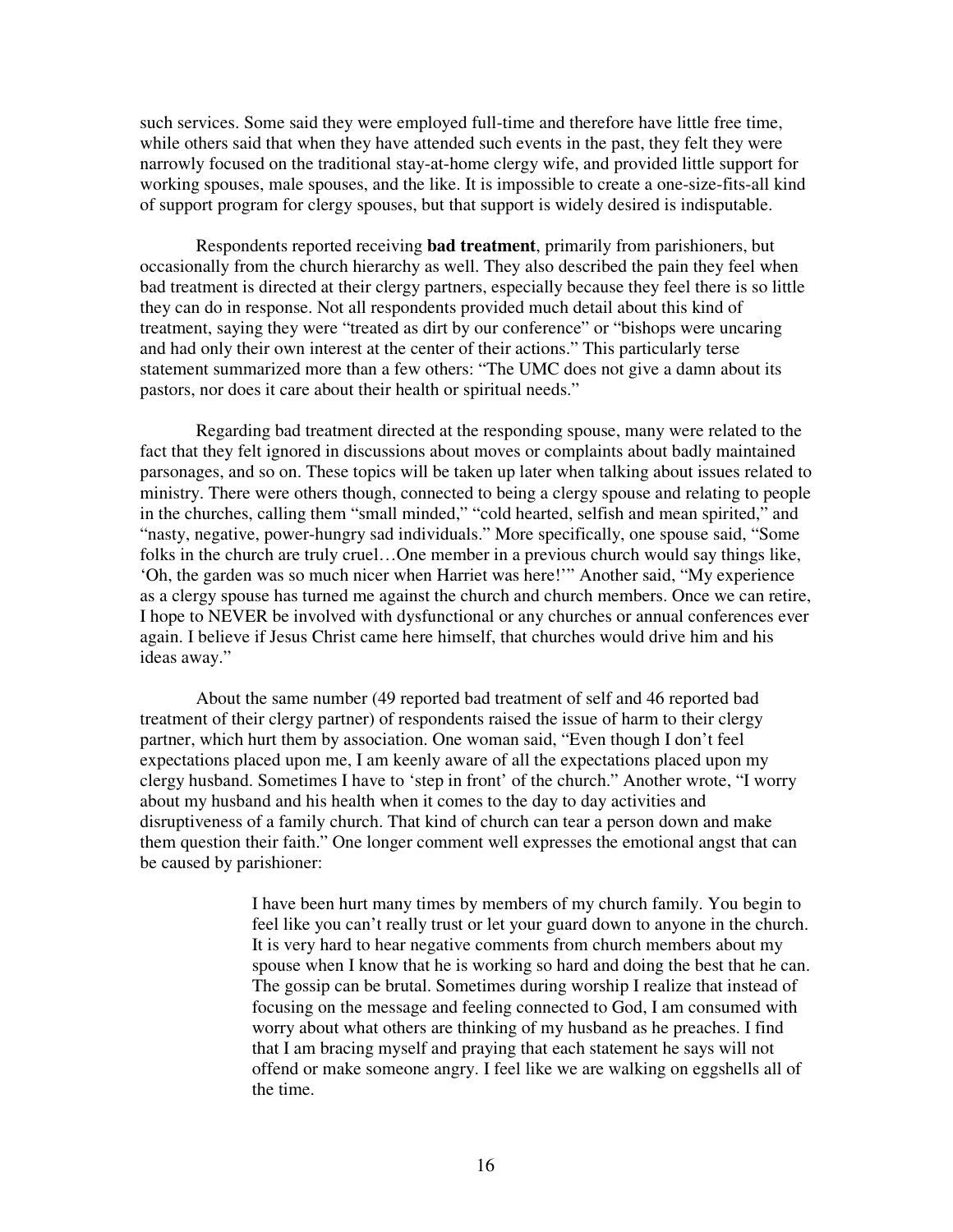Aspects of the ministry, some of them particular to the United Methodist Church and other similarly structured denominations, such as itinerancy and parsonage life, were named by many respondents. Often these concerns were linked, as distress over an unwanted move may have been exacerbated by a filthy parsonage or a drop in salary, but each was voiced in such detail that they warrant discussion as separate concerns. **Itinerancy** was the most problematic, mentioned by 143 respondents. Most felt that their concerns and especially their jobs were not considered important to the church, and therefore were ignored in appointment making decisions. One said, "Our careers aren't even considered, although I make twice what my husband does…we are expected to shut up and pack up, interesting in this era." Using a more positive spin, another spouse wrote, "To the extent that I was allowed to follow my own profession and have it considered when my spouse was considered for an appointment change, I received the greatest fulfillment." Interestingly, both male and female spouses felt that their careers were not valued as much as spouses of the other sex.

 Some mentioned lack of concern for their children as well. Focusing on the frequency and timing of moves, one respondent wrote, "I have not always felt that the needs of spouses and families are considered. Three out of four of my children were moved in the middle of their first grade year. Two of my children were moved twice in their high school years, which led to both of them dropping out of school." Another parent pointed to the nature of the church to which her husband was appointed, saying there was no youth group as it was an older congregation, so it was hard for her high school aged children to get involved. More than a few recounted stories of moving to areas with poor school systems, or where the grade-level standards were much different than a previous school, making academic placement difficult.

 One spouse suggested that like promotions in other occupations, pastoral moves should be offered, but clergy should be allowed to pass if they feel their family would be served better by staying where they are. Describing the unique reality for clergy families, another spouse said, "The lack of control over my own life is crippling. I don't get to choose where I live (the town or the house) or where I worship. Church is utterly meaningless to me now and I dread going each week. I love my husband, but I wish I'd known how much I would hate the clergy lifestyle."

 Forty six respondents spoke about problems they had had living in **parsonages**, and in fact, only two people said they thought parsonages were preferable to housing allowances or salaries adequate to owning and furnishing one's own home. A few comments focused on the placement of parsonages (on busy streets where young children couldn't go out to play or in dangerous neighborhoods or immediately adjacent to the church, offering little privacy), and others referred to the sense of not having a place to call their own. One spouse told of church members regularly letting themselves into the parsonage and coming and going as they please, considering the house theirs. Another told of her child who, while helping to pack for a move, had to keep asking what was theirs and what stayed with the parsonage. Some respondents commented on the lack of ability to build equity in a home and prepare for retirement, or having to wait so late in life to establish residential roots, but most comments were directed at the poor condition of parsonages and if furnished, the miserable quality of the furniture, some of it donated, or redirected while "on its way to the dump." Perhaps the worst conditions were described in this way: "We have lived in parsonages with mold. We've lived in parsonages with horse manure in the 'garage.' We've had sewage back up into the bathtub. We've lived in parsonages that I wouldn't put my enemy in, much less my kids. Our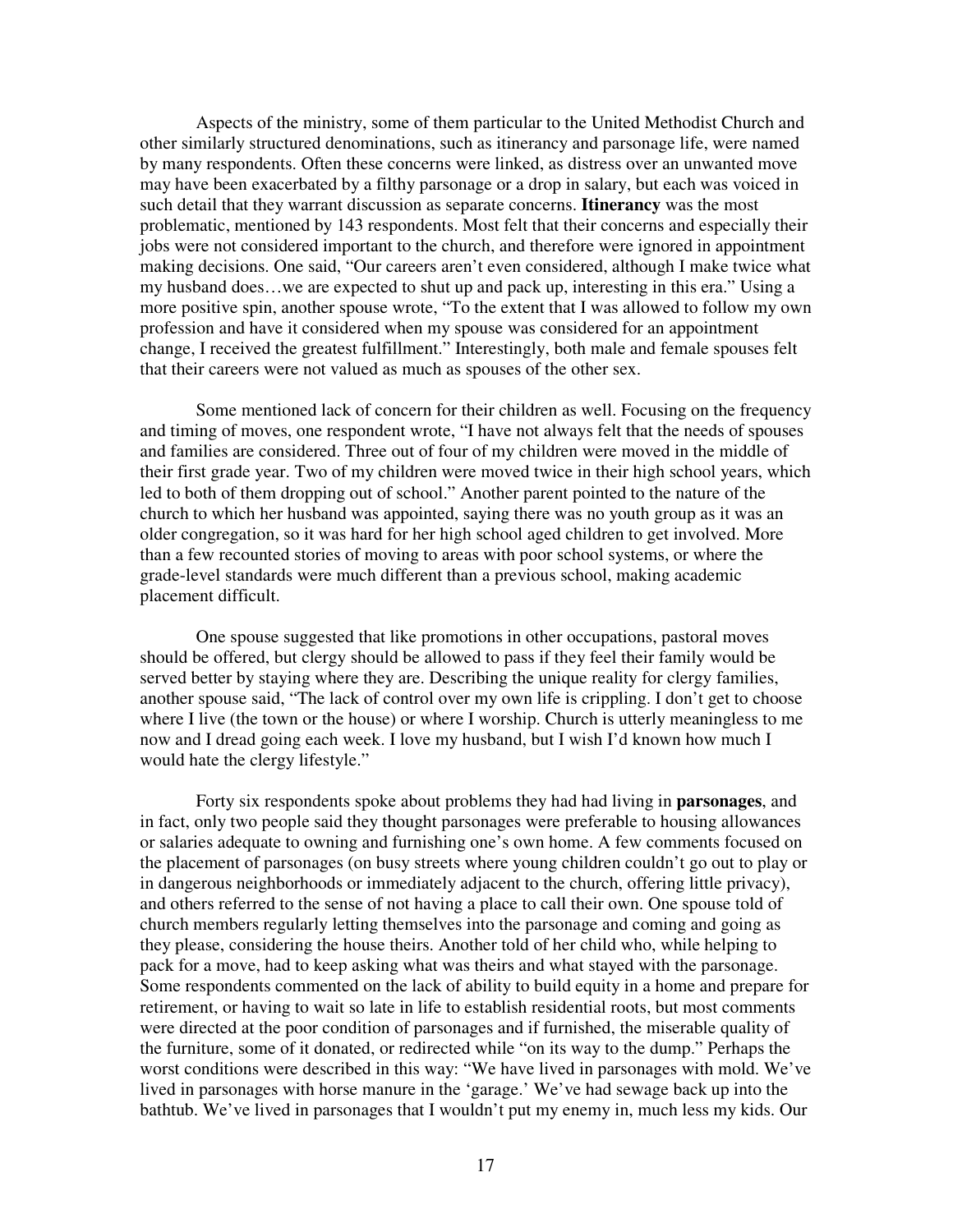kids want nothing to do with the church because of their experiences." But even if everyone's experience was not as bad as that, there was clearly a great deal of discontent with parsonage living.

 The burden on spouses related to the heavy **time demands** on clergy was noted by 59 respondents. Some focused on the seemingly incessant demands of parishioners, while others complained about the excessive amount of time spent in meetings. One spouse simply wrote, "The people are friendly but their meetings are way too long." Regarding the need for personal and family time, the single day off each week was protested, as were constant evenings and weekends at church. One spouse's church told them that they could take vacation, but it had to start after church on Sunday, and they had to be back for church the following week. Many spouses admitted that their clergy spouses are workaholics, but they felt the church encourages this rather than helping clergy to set healthy boundaries. One respondent said that change needs to come from the top, pointing out that "Bishops and D.S.es who are overworked are not good examples."

 Often linked to unwanted moves and excessive time demands was inadequate compensation. Sixty six respondents mentioned **financial struggles** as one of their main concerns. The high expenses of seminary and mandatory ordination retreats at the beginning of ministry were noted, as were costs in the middle and the end of a career, noting fears around sending children to college, affording long term health care, and eventually buying a home and retiring. In cases where spouses had well paying jobs, financial stress was less, but when asked to move and leave that job, spouses were more than a little concerned. Some reported that they left and suffered financially, while others remained in the previous town, struggling with commuter marriages and the challenges of what became like single parenthood. Quite a few noted that living on one salary, especially that of a pastor, was impossible and something that the denomination should acknowledge and consider when requiring moves. One of the more difficult situations, linking a number of these problematic factors, was described by this respondent:

> It has been a killer…We are expected to live in substandard housing on substandard pay and like it. Having to move at the beck and call of the conference has virtually destroyed my career; after our children are grown, I expect to leave my husband to be able to find some satisfaction before I die instead of living like we're expected to in the name of "sacrifice" and "service."

## *Other Comments*

 In naming what spouses most wanted the UMC to know about their experiences, issues related to being a male spouse were mentioned 54 times, which some notably common themes. As mentioned earlier, most said there were few if any expectations on them, as many of the traditional expectations of a clergy spouse are gendered feminine and therefore not considered appropriate for these men. Specifically, few were expected to cook for events, lead UMW, sing in the choir, or work with the children's program. While a few said they tried to help in things like cooking when asked, they were rarely asked, and were far more likely to do work associated with males, like building maintenance and lawn care. Some wanted programs and other kinds of support for their invisible role, while others enjoyed the freedom to construct their role uniquely and as they desire. One respondent said, "As a male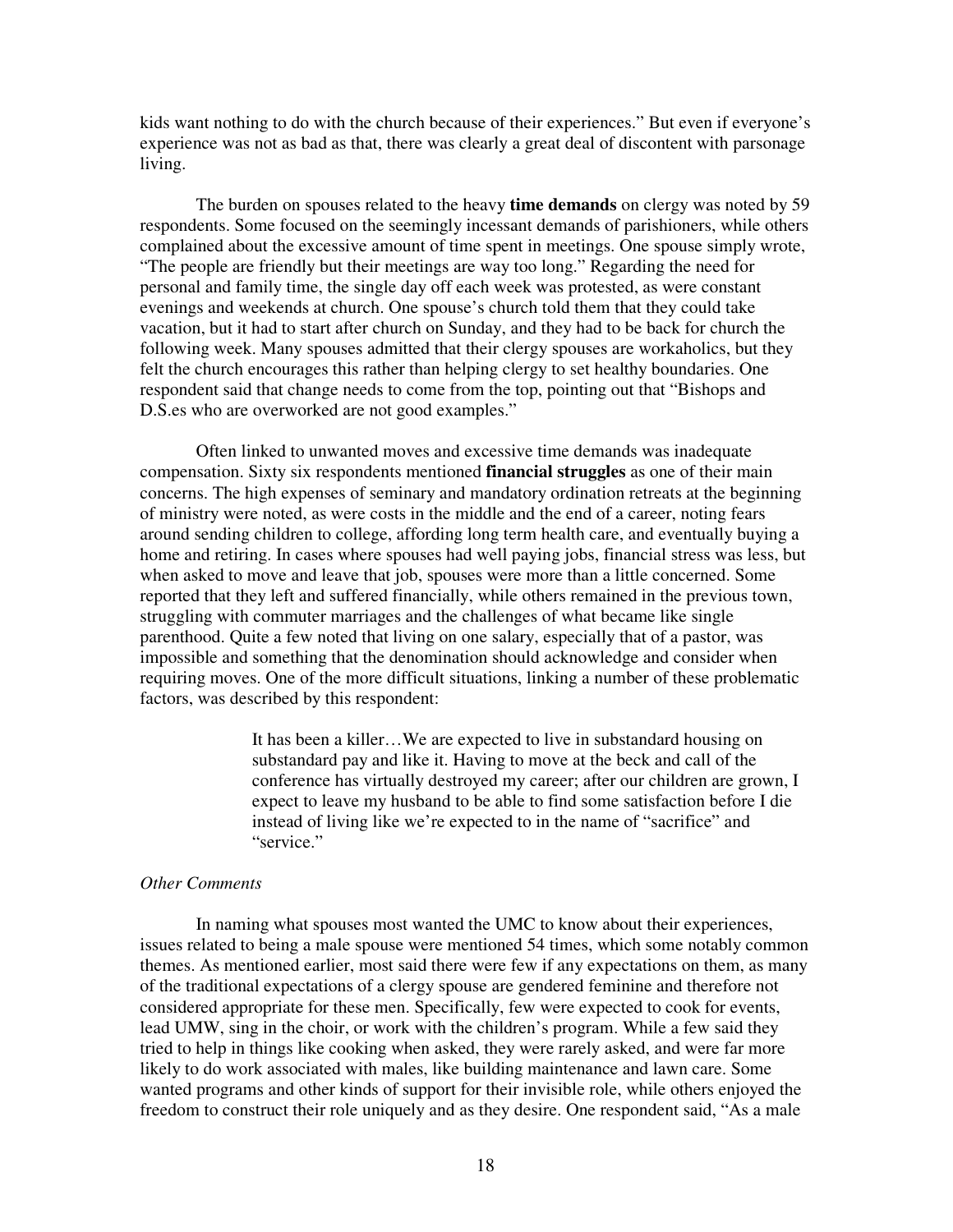spouse of a female UMC minister with my own 26-year career outside the church, I don't really have any needs or expectations of support." This is truly a new group in the Protestant denominations that ordain women – one that is likely to change the role of clergy spouse for everyone, men and women alike. For now, they live with ambiguous or no expectations and they surprise people, whatever they do. Women spouses with full time jobs outside the church are still often expected to be full participants in their husband's churches, but these male spouses are not, and as in the case mentioned earlier, it is the clergywoman who is expected to fill both roles, of clergy and spouse, preaching and cooking, counseling and cleaning – a form of "the second shift" (Hochschild 1989), in which women work both outside the home for money and inside the home for the family. Men, more typically, work only one shift, while helping at home, but not primarily responsible for what happens there.

 All of the other responses were quite varied, and often only noted by one respondent, but there were a few small patterns. There were a number of clergy spouses who are also clergy themselves, who thought the questionnaire was ineffective in assessing their experiences, and it appears that they were correct. In fact, because they themselves are clergy, we assumed they would not have the same experiences of non-clergy clergy spouses, and constructed the survey accordingly. We were wrong though, as some reported serving their own churches while also being expected to fill the role of clergy spouse at their partner's church. This phenomenon seemed common enough that it probably warrants further investigation.

 There were also a few people who seemed angry to be surveyed at all, saying things like, "What will you do with the information…very little I suspect," or "Nothing. This questionnaire is a stupid waste of time," or even "The UM Church has ruined my life. Not that any of you care. I hope you are happy." These were few and far between though, and far more respondents thanked the Commission on the Status and Role of Women for asking about their experiences, such as this: "THANKS FOR ASKING! This is the first time that I have felt that I really mattered with the UMC as a spouse. Bless you!"

Finally, a few stood alone or with just a few others respondents with them, but they probably represent more than just themselves. Some of the more interesting comments were:

We are all different.

Being clergy is not easy and being in a same-sex partnership makes that even harder. The one place that should be a sanctuary (home, family, partnership) is fraught with potential loss of call, ministry, safety, home, finances.

I expect the best way to care for clergy spouses is to treat the appointed clergyperson with care and respect.

Clergy spouses must have some role in their church beyond simply sitting in the pew on Sunday.

Every spouse of every person, regardless of vocation, has pressures and concerns. I believe singling out clergy spouses as some defined group with unique needs is wrong.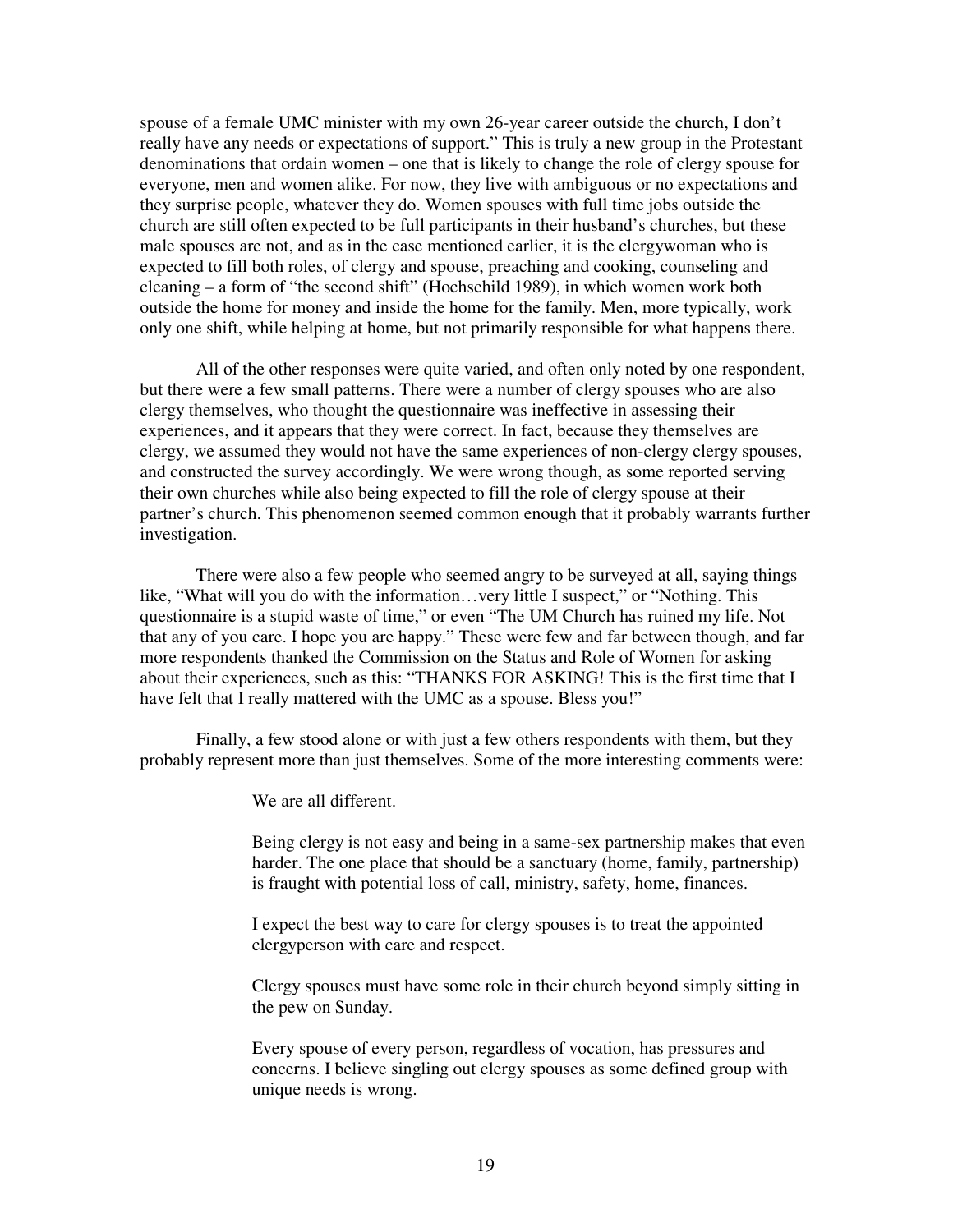I wish I had the trust needed to answer this question truthfully.

It is much better than being the spouse of an incarcerated felon.

## CONCLUSION AND RECOMMENDATIONS

 Perhaps the first quote in the previous section best summarizes the sentiments of the spouses of United Methodist Clergy – they are all different. Some are very happy playing the traditional role of helper/assistant to the pastor, while others resist that role and work hard to create new models. Others are happy because they feel free to be themselves, and feel no confinement from expectations. Many work outside the home, and see their role as clergy spouse as truly secondary, while others try to strike a balance between what they see as two important roles – work and church, and often also family. Older spouses and church members tend to be more traditional, as do those outside of the south, but the most nontraditional spouses are often male. Churches aren't always sure what to do with a male spouse, so these men are carving their own niches, also unique to each one. As with women, some see themselves as partners with their wives, and others are busy at work, and do not see the role of pastor's spouse as central at all. There is no single clergy spouse model, as there may have once been, and there is no one kind of person fulfilling those many roles.

While many spouses are happy with their lives in the church, there were a number of common concerns, often voiced with great pain and passion. Expectations of church members can feel oppressive, as can what seems like uncaring dictates from the denominational hierarchy. The greatest concern, even among those who are otherwise happy, is around the loneliness they feel. They have trouble making and keeping friends for a variety of reasons, and their spouses are busy to the point of complete absence in some cases. There are numerous challenges around moving, parsonages, and compensation, which are likely to pose continuing problems to an increasingly challenging itinerant system. Itinerancy may have never been easy, but when the spouse is working a job that is fulfilling and economically necessary, moving can be impossible, and family separations (short and long term) are often the result.

The Commission on the Status and Role of Women took up this study of clergy spouses with two major goals in mind: to assess and understand the lives and concerns of UM clergy spouses, and also to discern how the Church might better respond to their concerns and support them. The full report explains the first, so let us now turn to the second concern – how can the United Methodist Church support the spouses of the clergy? The following suggestions, in no particular order, are taken directly from the respondents. While some ideas may be more do-able than others, surely all should be considered.

- 1. Make clergy relocations, not as demands, but as offers, which can be rejected, even if only once or twice. In that way, clergy and their families would feel a bit more in control of their lives. This occasional veto rule could be very empowering.
- 2. Be intentional about discussing spousal careers and children's needs when considering moves. Although this may happen in most situations, many spouses are not aware of it.
- 3. Create a system for excellent care of parsonages, and look toward the elimination of the parsonage system overall. While parsonages may be less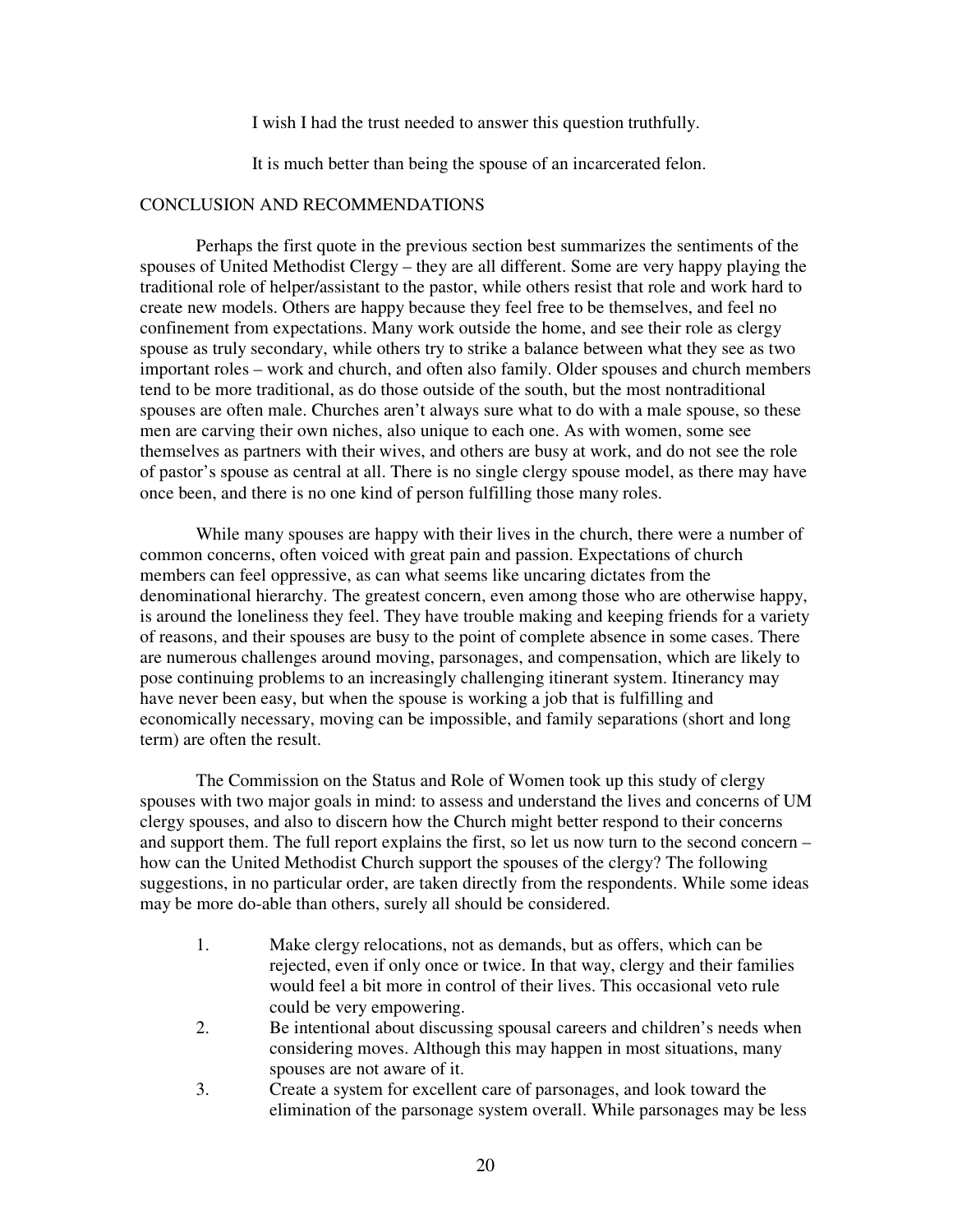expensive for the church, especially in areas where home prices are high, and they make it easier for clergy to relocate quickly and often (something these spouses do not want), they also make for a sense of "homelessness" for clergy families. Helping clergy rent or buy homes would go a long way toward countering the feeling of never being "at home."

- 4. Institute a denomination-wide schedule whereby clergy would be expected, or even required, to take two days off each week, and take their full vacations. In general, better attention to the maintenance of clergy's personal time will positively impact their spouses and families.
- 5. Better conflict resolution skills should be taught to and readily used by clergy and cabinet leaders, such that local church conflicts are controlled quickly and effectively, before people are harmed. Clergy spouses report pain at watching church members treat their partners badly, and they feel powerless to respond. Such conflicts are all too common and many could be managed more successfully. While much of this is dependent on the competence of the clergyperson him/herself, resources from the denomination and support from cabinets could be helpful as well.
- 6. At introductory meetings between churches and clergy, all parties should discuss their expectations regarding the pastor's family, with the primary purpose of letting the clergy spouse name his/her desires regarding attendance, leadership, role expectations, and so on. It should also be overtly stated that spouses and children are allowed, or even encouraged to attend other churches, or none at all. In general, the spouse and children must be empowered to set their own boundaries, as they should not be considered unpaid employees of the church. Although many enjoy serving in an employee-like capacity, many do not, so each person must be allowed to communicate his/her desires in that regard, and any precedents set by previous spouses must be discarded with each new appointment.
- 7. Conference or district-wide events or meetings for clergy spouses should be offered, knowing that all spouses will not be interested. Such events must be intentional in focusing broadly, beyond the traditional "stay-athome, clergy wife/assistant to the pastor" model. They must also be offered at various times and places, taking into account the busy work and family lives of most spouses. For example, weekend retreats might appeal to some, but many more would be able to attend a dinner with a short program, focused on conversation between spouses to address the widespread issue of isolation and loneliness.
- 8. Compensation for clergy must be improved as much as possible, especially to reflect the level of education required and the time commitment given. This is a professional position, and should be compensated as such. No clergy family should qualify for food stamps or other poverty-related benefits. This may require the painful closing of struggling churches or the consolidation of small congregations, or other larger-scale organizational shifts, but the embarrassingly low salaries for some clergy contributes to a significant morale problem for many spouses. Spouses, even the least involved among them, want to feel that their clergy partners are appreciated by the church.
- 9. Spouses themselves should also work toward the elimination of universal expectations, as individuals and as a group, to the extent that they are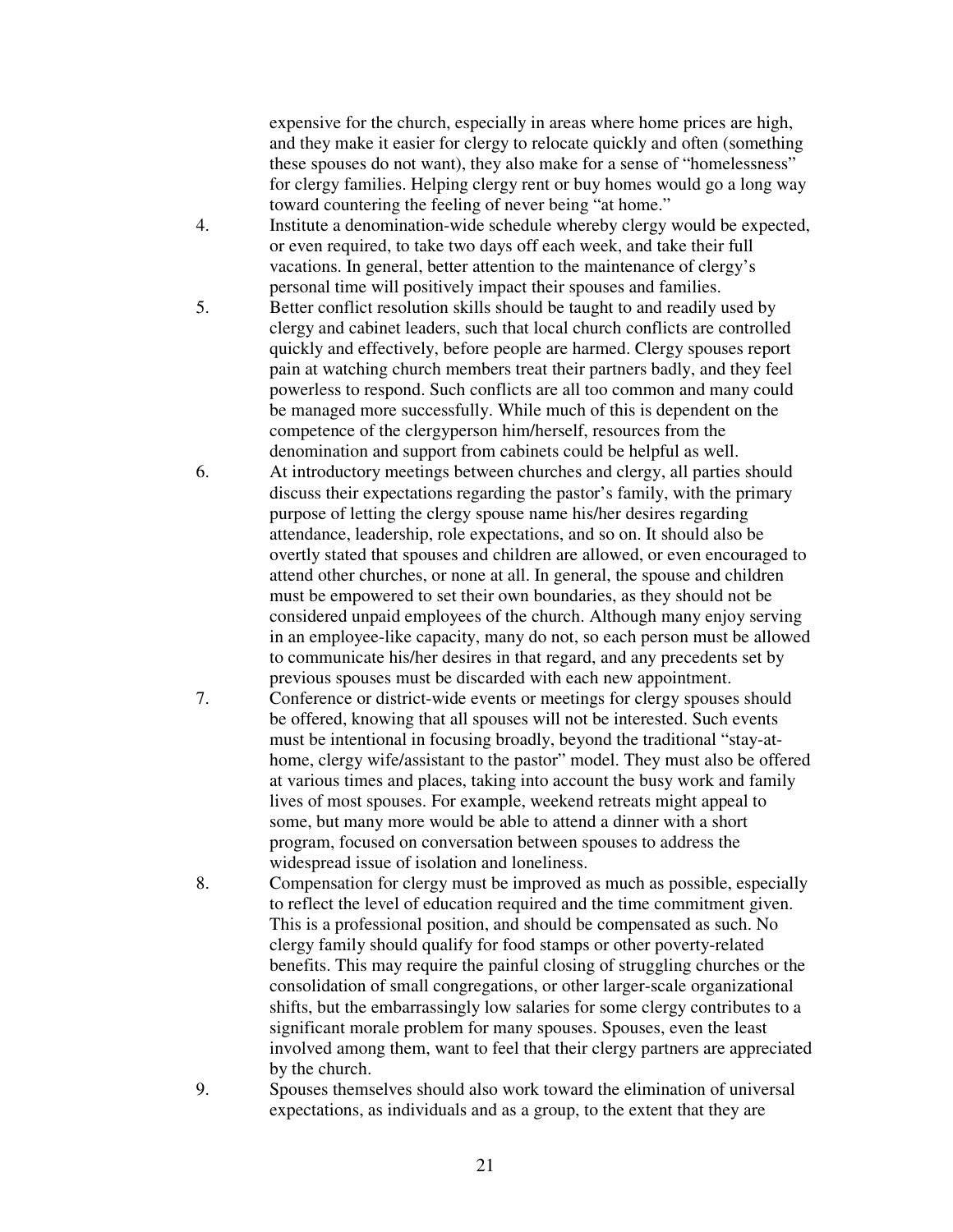willing to organize. For example, some said that all spouses should be called to the role, while many others would disagree. The denomination can do much more to support its clergy spouses, but the spouses themselves are in the best place to make their desires known. Male spouses, in particular, who have been faced with few if any expectations, have been leading in setting new standards in some ways, but more as individuals than as a group. Perhaps the United Methodist Church can provide some organizational beginnings for clergy spouses to gather and assert their opinions, as they have in this survey, toward the ultimate end of seeing them as many and varied individuals, some of whom love the United Methodist Church and want to be fully involved, and some who do not.

There is little anyone can suggest that will meet the needs of all spouses, but if the central focus of all efforts is on treating clergy spouses as unique persons with many visions of their roles, both inside and outside of the church, progress will be made. As one spouse said, "We need to bring the United Methodist Church into the  $21<sup>st</sup>$  century by re-evaluating the clergy family." This study is one major step in that direction.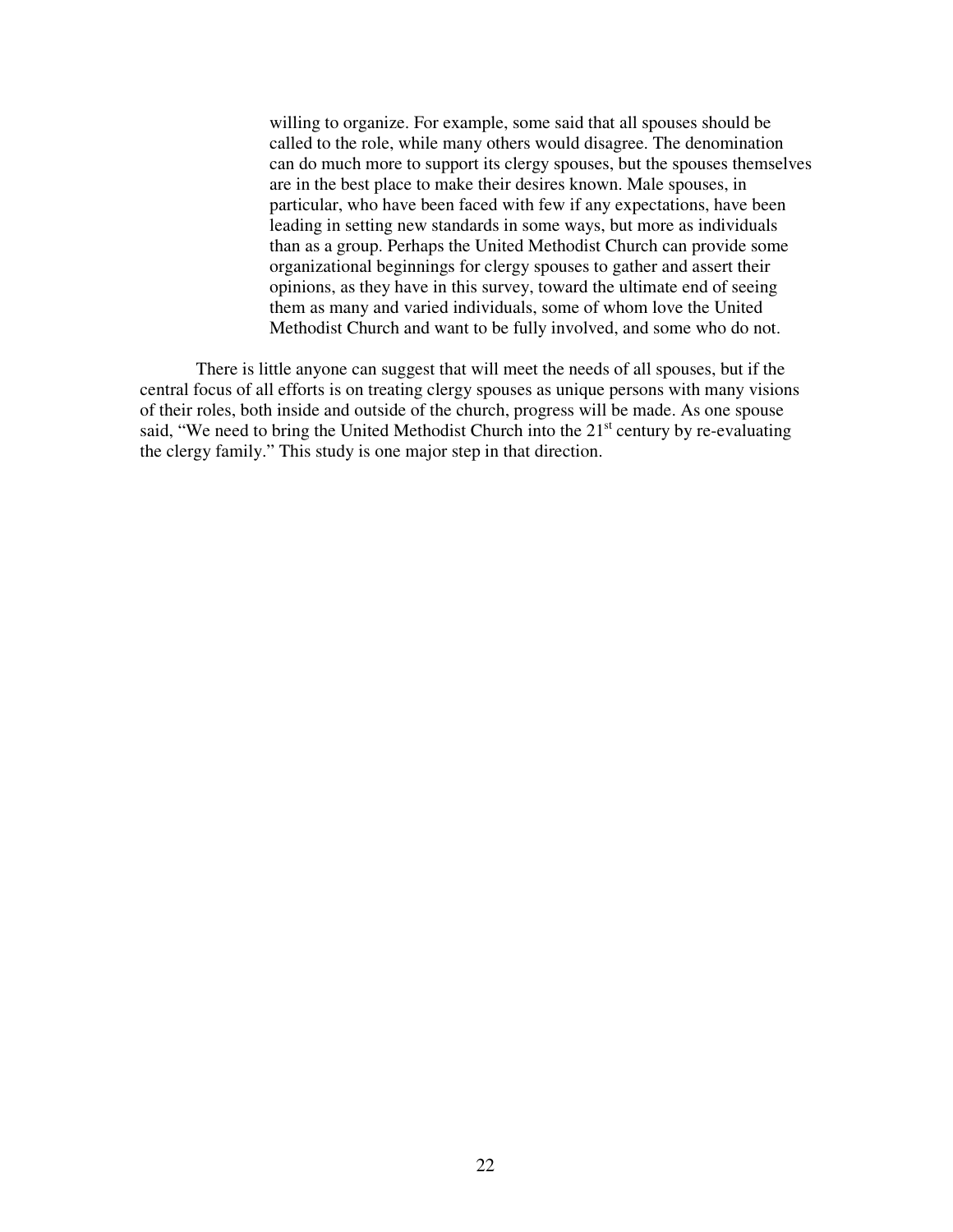## **REFERENCES**

- Hochschild, Arlie, with Anne Machung. 1989. *The Second Shift: Working Parents and the Revolution at Home*. New York: Viking.
- Papanek, Hanna. 1973. "Men, Women, and Work: Reflections on the Two-Person Career." *American Journal of Sociology 78,* 852-872.
- Taylor, Mary G. & Hartley, Shirley F. 1975. "The Two-Person Career: A Classic Example." *Sociology of Work and Occupations 2,* 354-372.
- United Methodist Church. 2008. *The Book of Discipline of the United Methodist Church*. Nashville: The United Methodist Publishing House.
- U.S. Census Bureau. 2007. *Percent of Married-Couple Families with both Husband and Wife in the Labor Force.* Retrieved May 11, 2009, from http://factfinder.census.gov/servlet/GCTTable?\_bm=y&-geo\_id=01000US& box\_head\_nbr=GCT2304&-ds\_name=ACS\_2007\_3YR\_G00\_&-\_lang=en&mt\_name=ACS\_2007\_3YR\_G00\_GCT2304\_US9T&-format=US-9T
- Williams, Christine L. 1992. "The Glass Escalator: Hidden Advantages for Men in the 'Female' Professions." *Social Problems 39,* 253-267.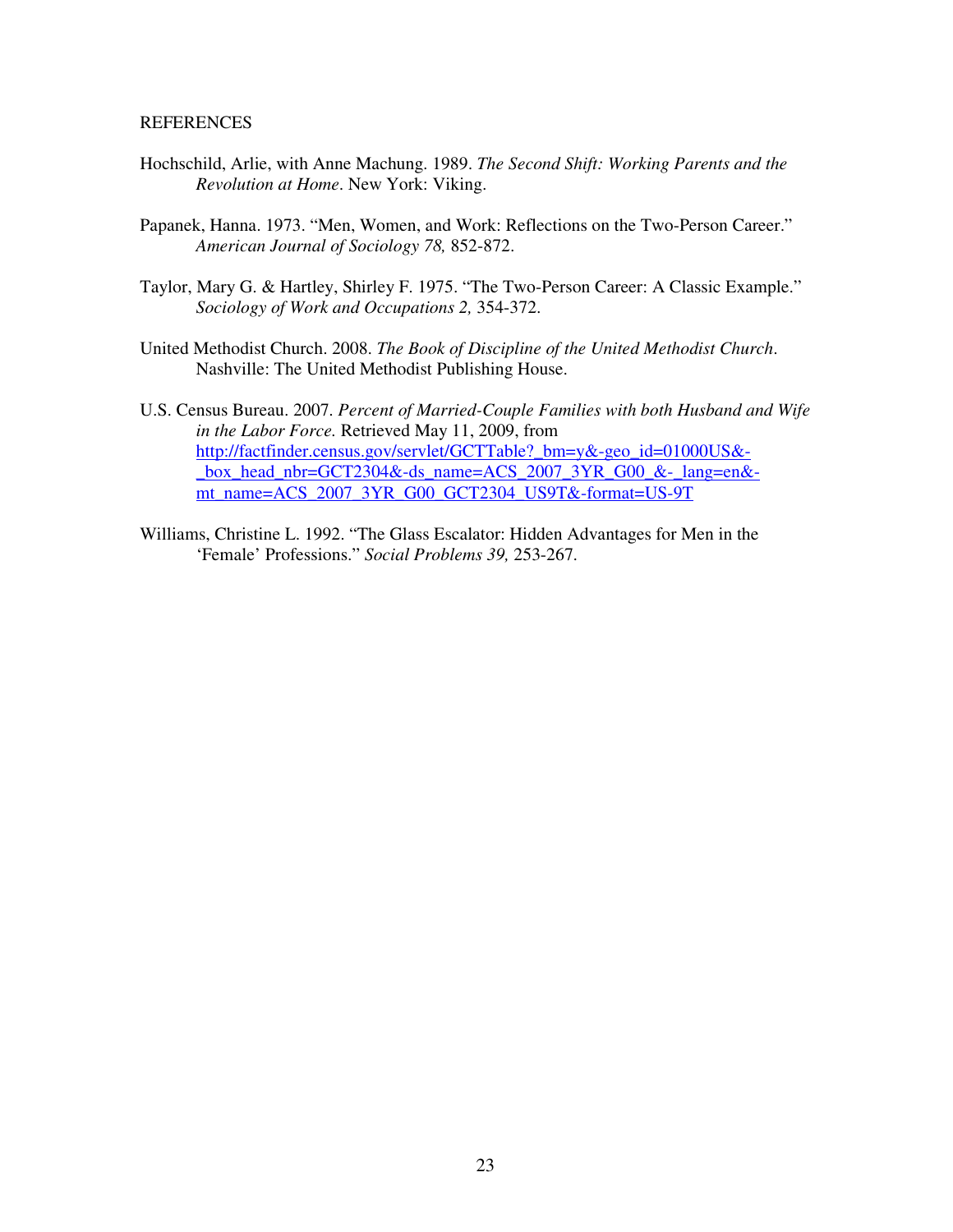# Appendix

# **Clergy Family and Spouse Survey Instrument**

| PERSONAL SHARING                              |                                                                                            |                                                                                                                                                                    |  |  |  |
|-----------------------------------------------|--------------------------------------------------------------------------------------------|--------------------------------------------------------------------------------------------------------------------------------------------------------------------|--|--|--|
| 1. Gender:                                    | Male<br>Female                                                                             |                                                                                                                                                                    |  |  |  |
| $2. \text{Age}$                               | 19-30 years of age<br>31-50 years of age<br>51-64 years of age<br>65 years of age or older |                                                                                                                                                                    |  |  |  |
| 3. Annual Conference:                         |                                                                                            |                                                                                                                                                                    |  |  |  |
| 4. Highest level of education is:             |                                                                                            | High school<br>Trade/professional school or 2 year college degree<br>4 year college degree<br>Graduate school                                                      |  |  |  |
| 5. Current Employment:                        |                                                                                            | Employed outside the home full time<br>Employed outside the home part time<br>Full time parent or homemaker<br>Retired                                             |  |  |  |
| 6. Household Income:                          |                                                                                            | \$35,000 or less<br>\$35,001 - \$60,000<br>$$60,001 - $80,000$<br>\$80,001 - \$100,000<br>$$100,001 - $150,000$<br>\$150,001 or more                               |  |  |  |
| 7. My Race/Ethnicity (select all that apply): |                                                                                            | Asian American<br><b>Black/African American</b><br>Hispanic/Latino/a<br>Native American/American Indian<br>Pacific Islander<br>European American                   |  |  |  |
| 8. Spouse Race/Ethnicity (same options as #7) |                                                                                            |                                                                                                                                                                    |  |  |  |
| 9. My Denomination:                           | Presbyterian<br>Episcopal<br><b>Baptist</b>                                                | United Methodist<br>African Methodist Episcopal<br>African Methodist Episcopal Zion<br>African Methodist Christian<br>United Church of Christ<br>None of the above |  |  |  |
| PERSONAL CLERGY SPOUSE SHARING                |                                                                                            |                                                                                                                                                                    |  |  |  |
| 1. Marriage/Partnership:                      | Widowed                                                                                    | In my only marriage/partnership<br>Divorced and remarried/repartnered                                                                                              |  |  |  |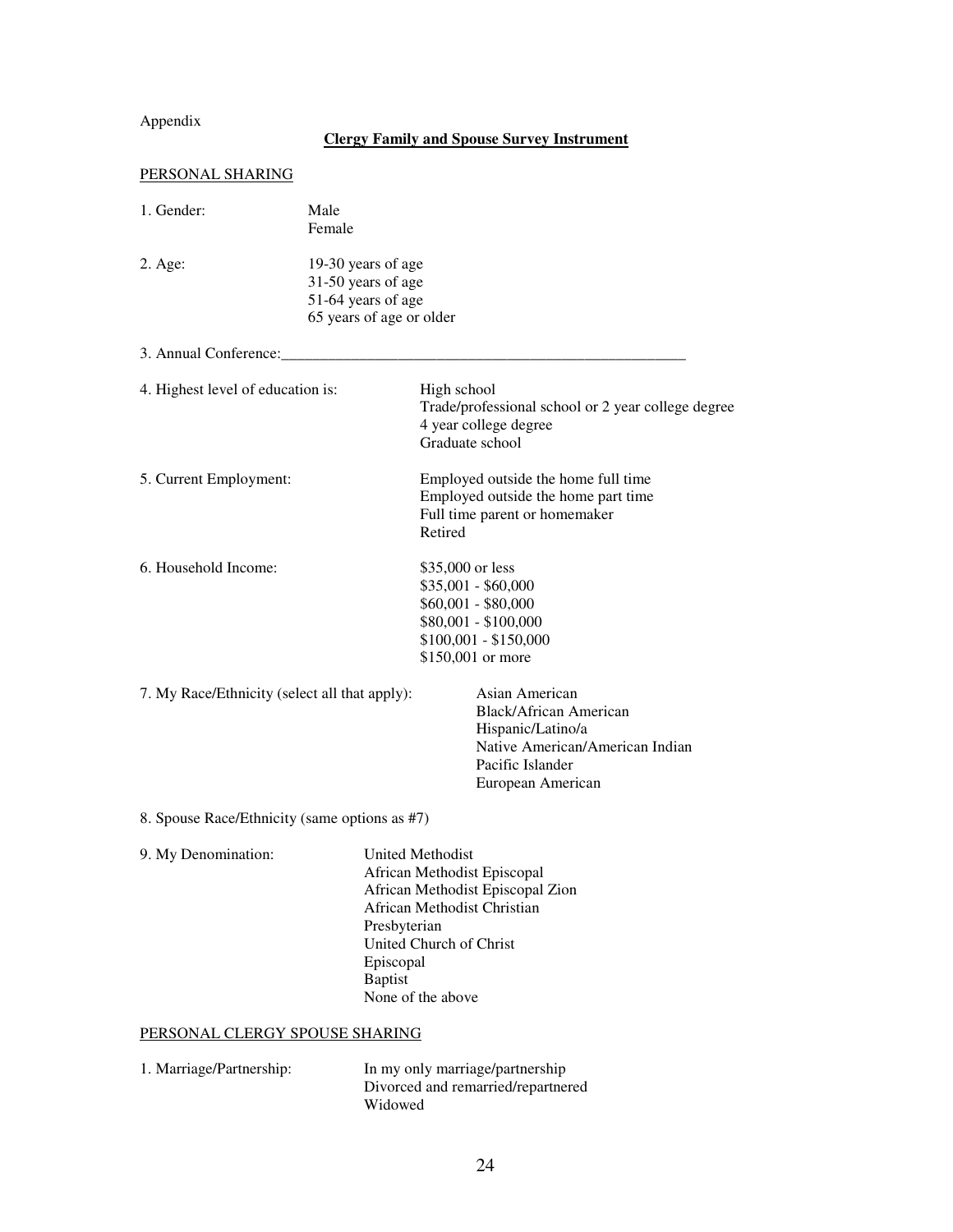| 2. Are you married/partnered to a UMC clergy person?                                             |                |                          |                                    |   | Yes                                                                               | No                                                                                                   |  |  |
|--------------------------------------------------------------------------------------------------|----------------|--------------------------|------------------------------------|---|-----------------------------------------------------------------------------------|------------------------------------------------------------------------------------------------------|--|--|
| 3. I would rate my marriage/partnership as (on a scale of 1=very happy and 7=very unhappy):<br>1 | $\mathfrak{D}$ | 3                        | 4                                  | 5 | 6                                                                                 | 7                                                                                                    |  |  |
| 4. My spouse's career as a clergyperson has been #_______ years long.                            |                |                          |                                    |   |                                                                                   |                                                                                                      |  |  |
| 5. We have had #__________total moves.                                                           |                |                          |                                    |   |                                                                                   |                                                                                                      |  |  |
| 6. If you have children, what are their ages? If not, skip this and the next question.           |                |                          |                                    |   |                                                                                   |                                                                                                      |  |  |
| 7. Generally, how do your children describe their experience as "preacher's kids?"               |                | Don't know               | Mostly positive<br>Mostly negative |   |                                                                                   |                                                                                                      |  |  |
|                                                                                                  |                |                          |                                    |   |                                                                                   | 8. What do you see as your children's greatest challenges and/or rewards as being "preacher's kids?" |  |  |
| 9. Who do you consider your pastor?                                                              |                |                          |                                    |   | Your spouse<br>Another UM clergy person<br>A non-UM clergy person<br>Someone else |                                                                                                      |  |  |
| 10. How satisfied are you with this person as your pastor (1=satisfied and 7=dissatisfied)?      |                |                          |                                    |   |                                                                                   |                                                                                                      |  |  |
| 1                                                                                                | $\mathfrak{D}$ | 3                        | 4                                  | 5 | 6                                                                                 | 7                                                                                                    |  |  |
| 11. How isolated from or connected to the church do you feel (1=connected and 7=isolated)?<br>1  | $\overline{2}$ | 3                        | $\overline{4}$                     | 5 | 6                                                                                 | 7                                                                                                    |  |  |
| 12. What is your level of participation in the Music Programs?                                   |                |                          |                                    |   |                                                                                   | Leader<br><b>Regular Participant</b><br><b>Occasional Participant</b><br>Not a Participant           |  |  |
| 13. What is your level of participation in the UMW/UMM?                                          |                | (same options as $#12$ ) |                                    |   |                                                                                   |                                                                                                      |  |  |
| 14. What is your level of participation in Educational Programs?                                 |                |                          |                                    |   |                                                                                   | (same options as $#12$ )                                                                             |  |  |
| 15. What is your level of participation in the Lay Speaker Program?                              |                |                          |                                    |   |                                                                                   | (same options as #12)                                                                                |  |  |
| 16. Are there additional program(s) you participate in and what is (are) your role(s)?           |                |                          |                                    |   |                                                                                   |                                                                                                      |  |  |
| <b>SHARING SUPPORT EXPERIENCE</b>                                                                |                |                          |                                    |   |                                                                                   |                                                                                                      |  |  |
| 1. I rate my support from the local church as:                                                   |                |                          |                                    |   | Exceptional<br>Appropriate<br>Some<br>Very little<br>None at all                  |                                                                                                      |  |  |
| 2. I rate my support from the district as:                                                       |                |                          |                                    |   | (same options as $#1$ )                                                           |                                                                                                      |  |  |
| 3. I rate my support from the Annual Conference as:                                              |                |                          |                                    |   | (same options as $#1$ )                                                           |                                                                                                      |  |  |
| 4. I rate my support from the general church as:                                                 |                |                          |                                    |   | (same options as $#1$ )                                                           |                                                                                                      |  |  |
|                                                                                                  |                |                          |                                    |   |                                                                                   |                                                                                                      |  |  |